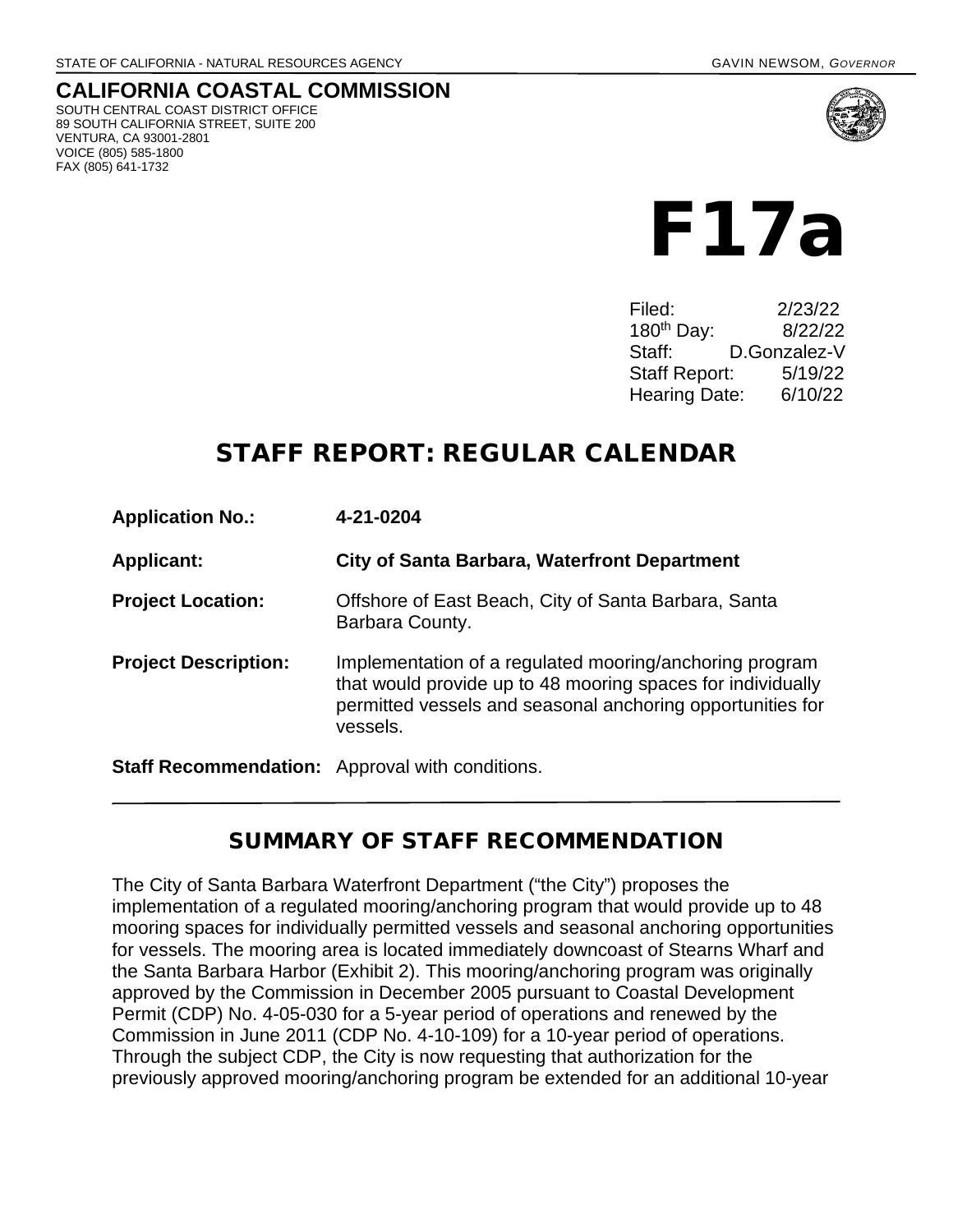period until 2032. No changes to the previously approved mooring/anchoring program are proposed as part of this new application.

The mooring/anchoring program sets aside an area where permits would be required to moor up to 48 vessels east of Stearns Wharf. The mooring area, approximately 350 acres in area, will be located outside the harbor approximately 2,500 feet east of Stearns Wharf and will extend approximately 3,500 feet east. Boaters will acquire permits through a lottery system. In the designated mooring area, each program permittee will be required to obtain the services of a City-certified contractor to install mooring ground-tackle, including anchor weight, chain, buoy, etc. Each program permittee will also be required to hire City approved divers to conduct biological surveys of the mooring area prior to installation of mooring equipment. If sensitive biological resources (eelgrass, giant kelp, rock outcrops, coral reefs) and/or invasive species (Caulerpa or Japanese kelp) are present in the mooring area, no mooring will be established unless approved by the Commission or Executive Director. Each program permittee will pay a yearly fee of \$100 to \$150 to the City and be responsible for all expenses related to the installation and removal of the individual mooring and all annual biological and inspection surveys and reports.

West of the proposed regulated mooring area, the City will continue to allow seasonal anchoring (April 1st to October 31st) to temporary and visiting vessels from 300 feet east of Stearns Wharf east to the border of the proposed mooring area on a first-come, first serve basis. East of the proposed mooring area, the City will continue to allow anchoring on a year round basis to permanent, temporary, and visiting vessels on a first-come, first-serve basis. Anchoring in both the seasonal and year-round areas will not require a permit or a fee. The City is also proposing to restrict use of the areas by severely derelict or abandoned vessels in order to decrease pollution and vessel groundings on East Beach. Boats in the managed mooring area will be required by the City to use the existing pump out, hull out, cleaning, and maintenance facilities located within the harbor. The City has also indicated that the same services are available for all users of the seasonal and year-round adjacent anchoring areas as well. Additionally, the City will continue to provide anywhere from 42 to 100 visitor slips in the harbor area.

The proposed project, as conditioned, will allow for the continued use of the area for recreational and commercial boating, in a manner that will not significantly impact lowcost visitor serving uses of the waterfront area. Additionally, biological surveys, avoidance measures, and best management practices proposed by the City will avoid and minimize any potential impacts to biological resources in the project area.

Although the Commission has previously certified a Local Coastal Program (LCP) for the City of Santa Barbara, the proposed project will be located within an area where the Commission has retained jurisdiction over the issuance of coastal development permits. Thus, the standard of review for this project is Chapter Three of the Coastal Act, with the applicable policies of the City of Santa Barbara LCP serving as guidance.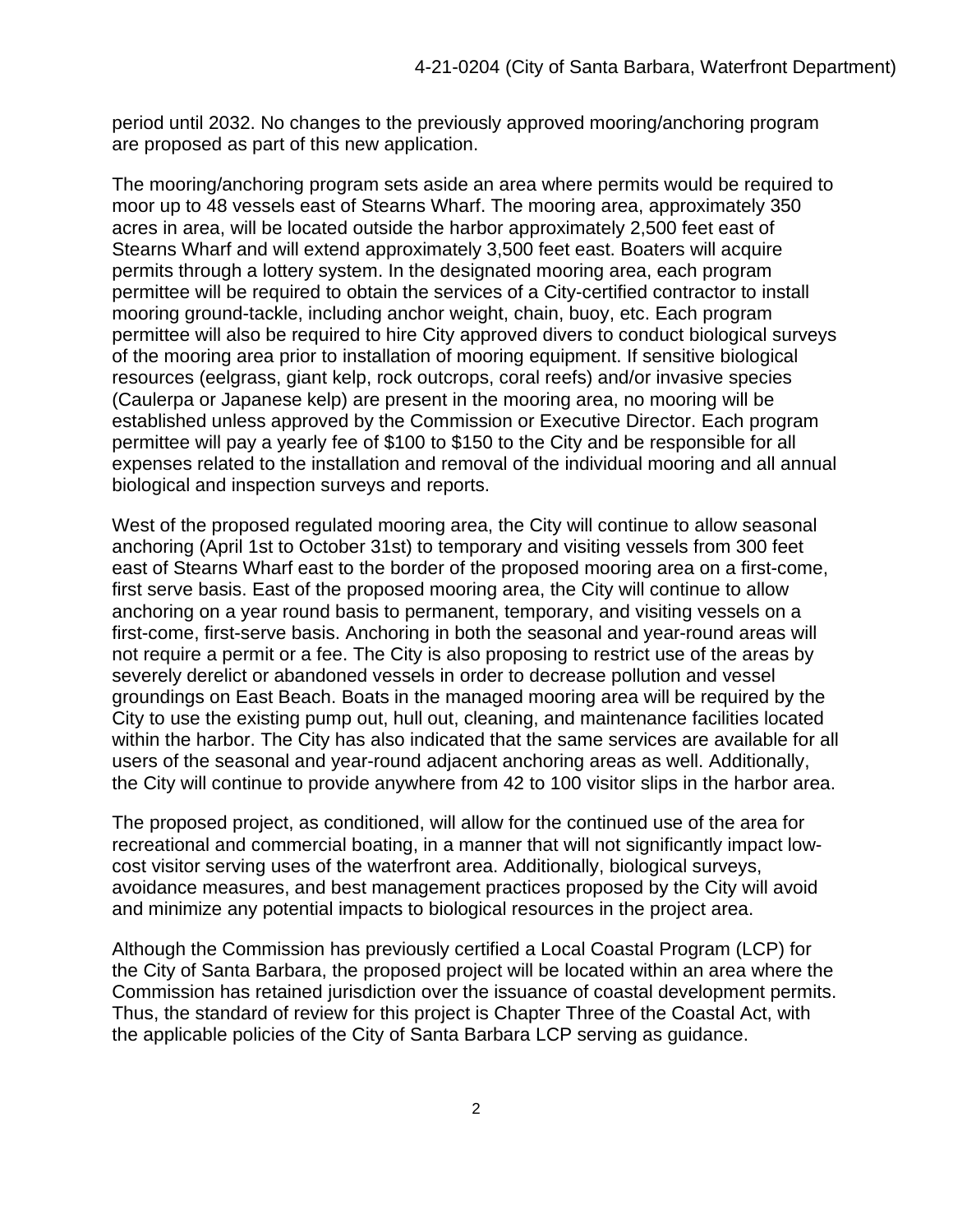#### 4-21-0204 (City of Santa Barbara, Waterfront Department)

Staff recommends approval of the proposed project with seven (7) special conditions regarding (1) Term of Permit, (2) Biological Survey Program, (3) Construction Responsibilities and Debris Removal, (4) Best Management Practices Program, (5) Water Quality Monitoring Program, (6) Assumption of Risk, Waiver of Liability and Indemnity, and (7) Required Agency Permits and Approvals. As conditioned, the proposed project is consistent with all applicable Chapter Three policies of the Coastal Act. Therefore, Commission staff recommends that the Commission **APPROVE** coastal development permit application 4-21-0204, as conditioned. The motion and resolution are on **page 5**.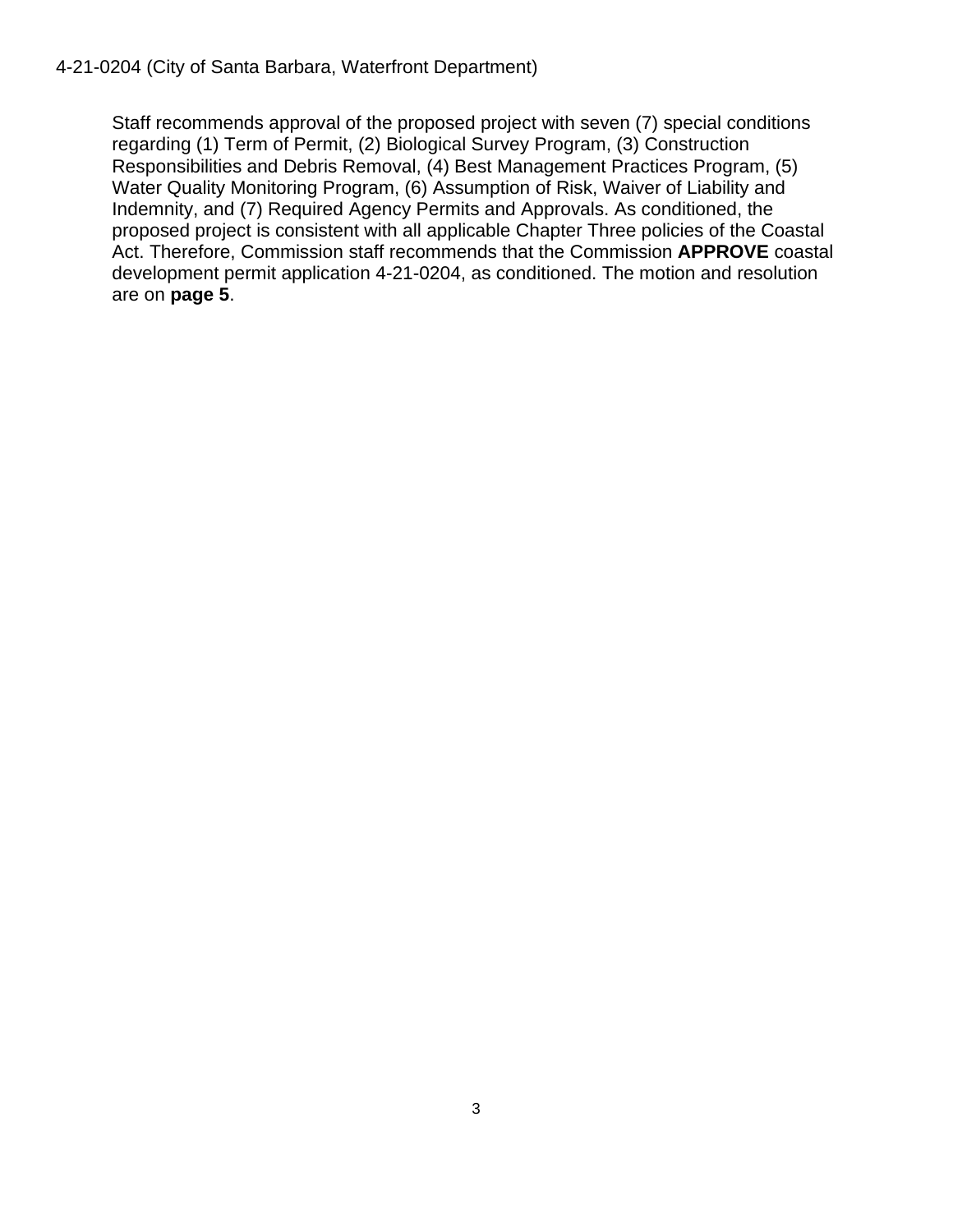## Table of Contents

| C. Recreational Boating, Visitor-Serving Uses, Visual Resources and Public Access |  |
|-----------------------------------------------------------------------------------|--|
|                                                                                   |  |
|                                                                                   |  |

### **EXHIBITS**

[Exhibit 1. Vicinity Map](https://documents.coastal.ca.gov/reports/2022/6/F17a/F17a-6-2022-exhibits.pdf)

[Exhibit 2. Project Location Aerial](https://documents.coastal.ca.gov/reports/2022/6/F17a/F17a-6-2022-exhibits.pdf) View

[Exhibit 3. Mooring/Anchoring Program Site](https://documents.coastal.ca.gov/reports/2022/6/F17a/F17a-6-2022-exhibits.pdf) Plan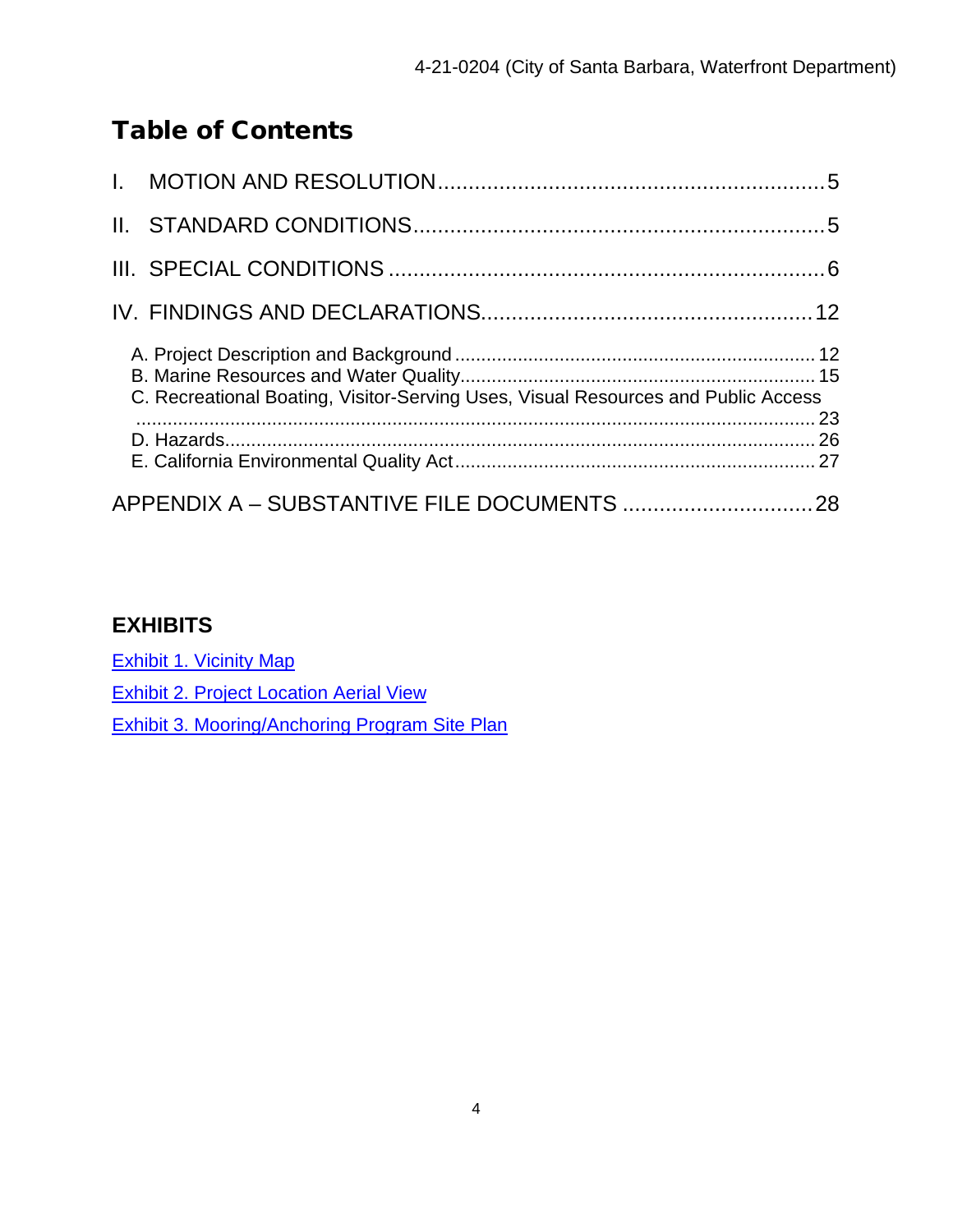# <span id="page-4-0"></span>**I. MOTION AND RESOLUTION**

#### **Motion:**

I move that the Commission approve Coastal Development Permit No. 4-21-0204 pursuant to the staff recommendation.

#### **Staff Recommendation of Approval:**

Staff recommends a **YES** vote. Passage of this motion will result in approval of the permit as conditioned and adoption of the following resolution and findings. The motion passes only by affirmative vote of a majority of the Commissioners present.

#### **Resolution to Approve the Permit:**

The Commission hereby approves a coastal development permit for the proposed development and adopts the findings set forth below on grounds that the development as conditioned will be in conformity with the policies of Chapter 3 of the Coastal Act. Approval of the permit complies with the California Environmental Quality Act because either (1) feasible mitigation measures and/or alternatives have been incorporated to substantially lessen any significant adverse effects of the development on the environment, or (2) there are no further feasible mitigation measures or alternatives that would substantially lessen any significant adverse impacts of the development on the environment.

# <span id="page-4-1"></span>**II. STANDARD CONDITIONS**

- **1. Notice of Receipt and Acknowledgment**. The permit is not valid and development shall not commence until a copy of the permit, signed by the applicant or authorized agent, acknowledging receipt of the permit and acceptance of the terms and conditions, is returned to the Commission office.
- **2. Expiration**. If development has not commenced, the permit will expire two years from the date on which the Commission voted on the application. Development shall be pursued in a diligent manner and completed in a reasonable period of time. Application for extension of the permit must be made prior to the expiration date.
- **3. Interpretation**. Any questions of intent or interpretation of any condition will be resolved by the Executive Director or the Commission.
- **4. Assignment**. The permit may be assigned to any qualified person, provided assignee files with the Commission an affidavit accepting all terms and conditions of the permit.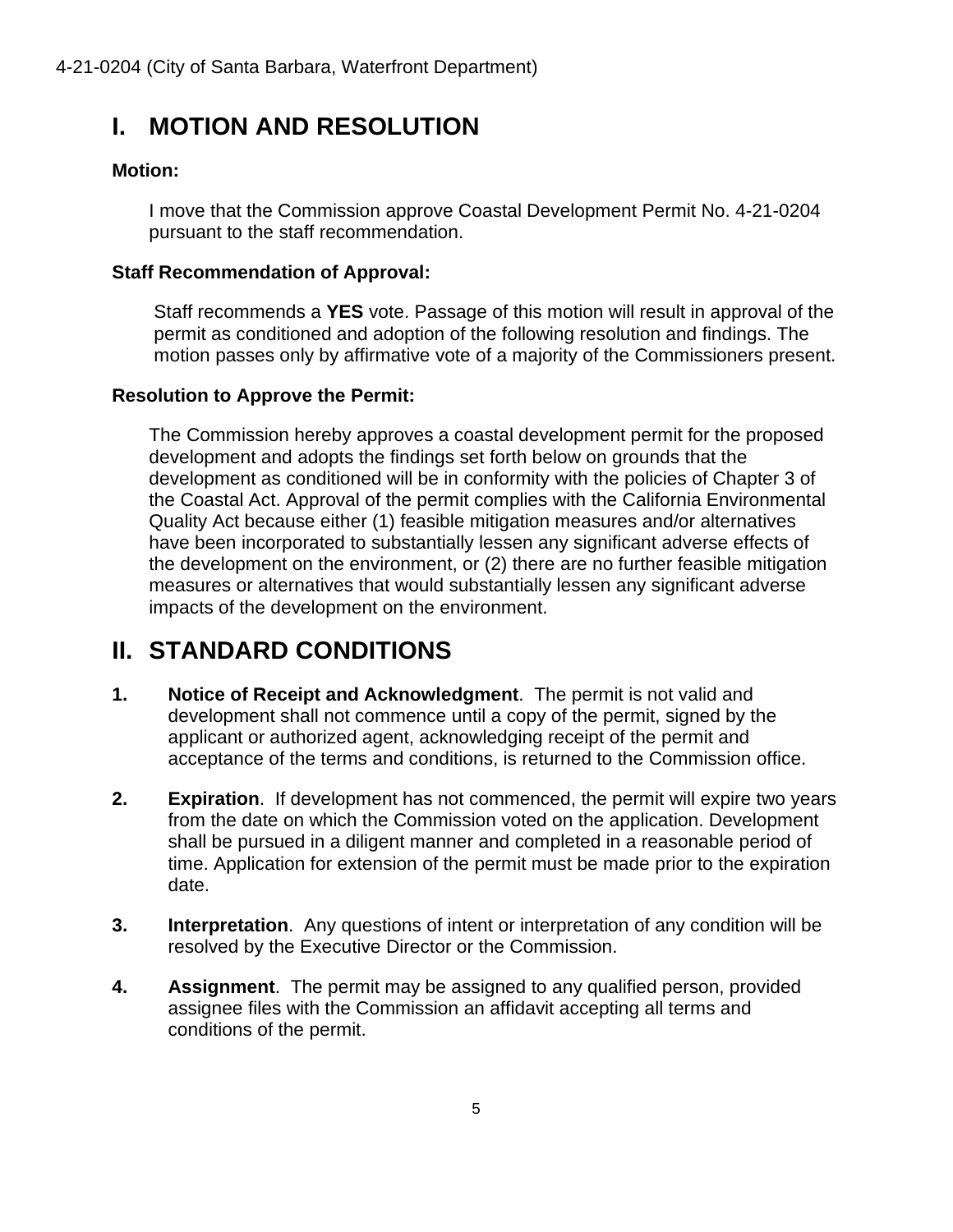**5. Terms and Conditions Run with the Land**. These terms and conditions shall be perpetual, and it is the intention of the Commission and the applicant to bind all future owners and possessors of the subject property to the terms and conditions.

# <span id="page-5-0"></span>**III. SPECIAL CONDITIONS**

#### **1. Permit Term**

- A. This coastal development permit authorizes development on a temporary basis only. The development is authorized for a period of ten (10) years, commencing upon the date of Commission approval of Coastal Development Permit No. 4-21-0204, after which time the authorization for continuation and/or retention of any development approved as part of this permit shall cease. After the authorization for the development expires, the installation of new moorings or continued maintenance of the existing moorings within the project area that have been installed pursuant to CDP No. 4-05-030, CDP No. 4-10-109, and CDP No. 4-21-0204 will require the issuance of a new coastal development permit or an amendment to this coastal development permit.
- B. Prior to the date that authorization for the development expires, the applicant shall either: (1) remove all moorings installed/maintained pursuant to this permit and restore the project area to its previously existing condition/use or (2) submit a complete permit or amendment application to the California Coastal Commission to continue the East Beach Mooring/Anchoring Program. This application submittal shall include:
	- 1. A report prepared by a qualified biologist or environmental resource specialist summarizing and assessing the results of the biological surveys conducted pursuant to Special Condition No. Two (2) of this permit; and
	- 2. A report prepared by a qualified biologist or water quality specialist that summarizes and assesses the results of the water quality monitoring required pursuant to Special Condition No. Five (5) and analyzes the project's impacts on water quality.
- C. If a complete permit or amendment application to continue the East Beach Mooring/Anchoring Program (Program) is not received by the Commission prior to the date that authorization for the development expires, the applicant shall remove all established moorings and restore the project area to its previously existing condition/use.
- D. All development must occur in strict compliance with the proposal as set forth in the application for permit, subject to any special conditions. Any deviation from the approved project plans must be submitted for review by the Executive Director to determine whether an amendment to this coastal development permit is required.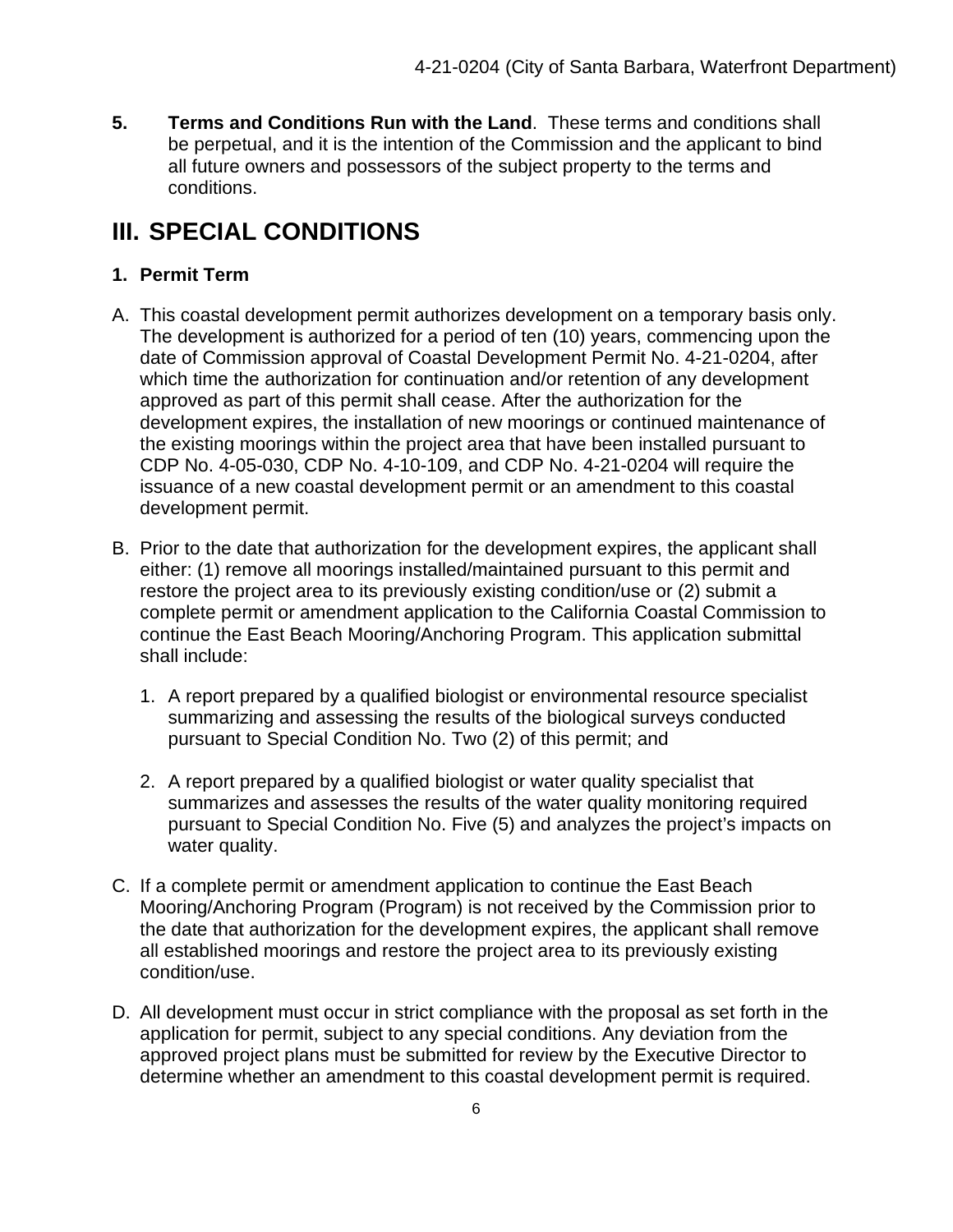#### **2. Biological Survey Program**

Prior to installation of any mooring ground-tackle or equipment at any of the 48 mooring sites, a biological survey shall be conducted unless the mooring site has been surveyed within three years of the date of installation and no environmentally sensitive resources were found to be present at or within the ground-tackle radius within the subject mooring site. The biological surveys shall be consistent with the following requirements:

- A. A biological survey shall be conducted no earlier than 180 days nor later than 15 days prior to installation of any mooring equipment at any of the 48 mooring sites. Divers, under the supervision of a qualified biologist or resource specialist, shall survey the location proposed for ground-tackle installation, as well as a 25-foot radius from the ground-tackle installation location, for sensitive resources including, but not limited to rocky substrate, sand dollar (*Dendraster excentricus*) beds, eel grass (Z*ostera marina),* and giant kelp (*Macrosystis pyrifera*). In addition, the survey shall include an inspection of non-native and invasive plant species including, *Caulerpa sp, Sargassum horneri,* and Japanese kelp (*Undria pinnatifida*). All surveys shall include a visual examination of the mooring site substrate and if sensitive resources are identified divers shall estimate the number or percent cover of the respective sensitive resource(s) observed in the surveyed location. The biological report shall assess the potential impacts to any identified sensitive resources that would result from the development or continued use of the mooring site.
- B. Survey protocols for *Caulerpa sp.* shall be prepared in consultation with the Regional Water Quality Control Board, the California Department of Fish and Wildlife, and the National Marine Fisheries Service.
- C. If the survey identifies any species of *Caulerpa* within any portion of the project area, it shall be reported to the Southern California Caulerpa Action Team (SCCAT) and the Executive Director. The SCCAT may be contacted through Christopher Potter [\(Christopher.Potter@wildlife.ca.gov](mailto:Christopher.Potter@wildlife.ca.gov) or 415-740-9869), California Department of Fish & Wildlife; and Bryant Chesney [\(Bryant.Chesney@noaa.gov](mailto:Bryant.Chesney@noaa.gov) or 562-980-4037), National Marine Fisheries Service, or their designated replacements. In addition, unless the Executive Director otherwise determines, the applicant shall submit an application for a new coastal development permit or an amendment to this permit authorizing measures to avoid, minimize and otherwise mitigate impacts that the proposed development might have resulting from the dispersal of *Caulerpa* in the project area. The applicant shall: 1) refrain from commencement of installation of the mooring or continued use of the mooring until a valid permit or amendment is obtained, and 2) upon authorization of the permit or amendment, implement the approved mitigation measures in the manner and within the timeframe(s) specified in the approval.
- D. If any environmentally sensitive resources, including, but not limited to rocky substrate, sand dollar (*Dendraster excentricus*) beds, eel grass (Z*ostera marina),*  and giant kelp (*Macrosystis pyrifera*), are present at the ground-tackle installation location, or within the ground-tackle radius of that location described above, the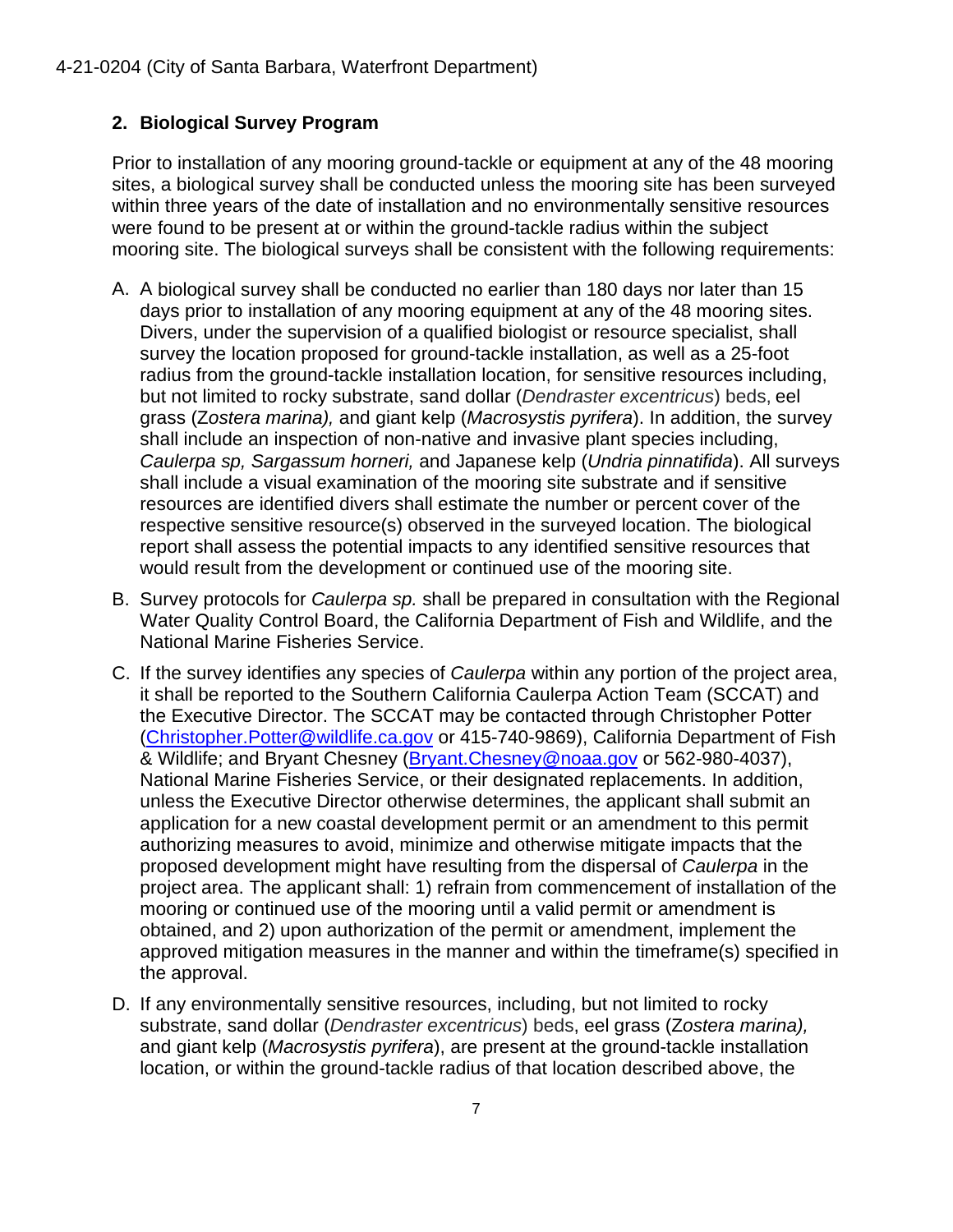installation of ground-tackle or continued use of ground-tackle shall not occur unless the Executive Director determines that the mooring would not result in any significant adverse effects to the respective sensitive resources. Should the Executive Director determine that the potential for adverse effects to sensitive resources may exist, then installation of the mooring or continued use of mooring shall not occur unless otherwise approved by the Commission as an amendment to this coastal development permit.

- E. The applicant and all Program permittees shall undertake development and operate the site in accordance with the approved final plans. Any proposed changes to the approved final plans shall be reported to the Executive Director. No changes to the approved final plans shall occur without a Commission-approved amendment to this coastal development permit unless the Executive Director determines that no amendment is required.
- F. The Waterfront Department shall include the approved Biological Survey Program as an attachment to the permit agreement between the City of Santa Barbara and all users of the mooring area, and the Waterfront Department shall require compliance with all practices outlined in this program as part of the permit agreement.

#### **3. Construction Responsibilities and Debris Removal**

The applicant shall include the following provisions as an attachment to the permit agreement between the City of Santa Barbara and all users of the mooring area, and shall require compliance with all practices outlined in this program as part of the permit agreement:

- A. No construction materials, equipment, debris, or waste will be placed or stored where it may be subject to wave, wind, or rain erosion and dispersion.
- B. Any and all construction material shall be removed from the site within ten days of completion of construction and disposed of at an appropriate location.
- C. Machinery or construction materials not essential for project improvements are prohibited at all times in the subtidal or intertidal zones.
- D. If turbid conditions are generated during construction, a silt curtain will be utilized to control turbidity.
- E. Floating booms will be used to contain debris discharged into coastal waters and any debris discharged will be removed as soon as possible, but no later than the end of each day.
- F. Divers will recover non-buoyant debris discharged into coastal waters as soon as possible after loss.
- G. The applicant shall dispose of all demolition and construction debris resulting from the proposed project at an appropriate location outside the coastal zone. If the disposal site is located within the coastal zone, a coastal development permit or an amendment to this permit shall be required before disposal can take place.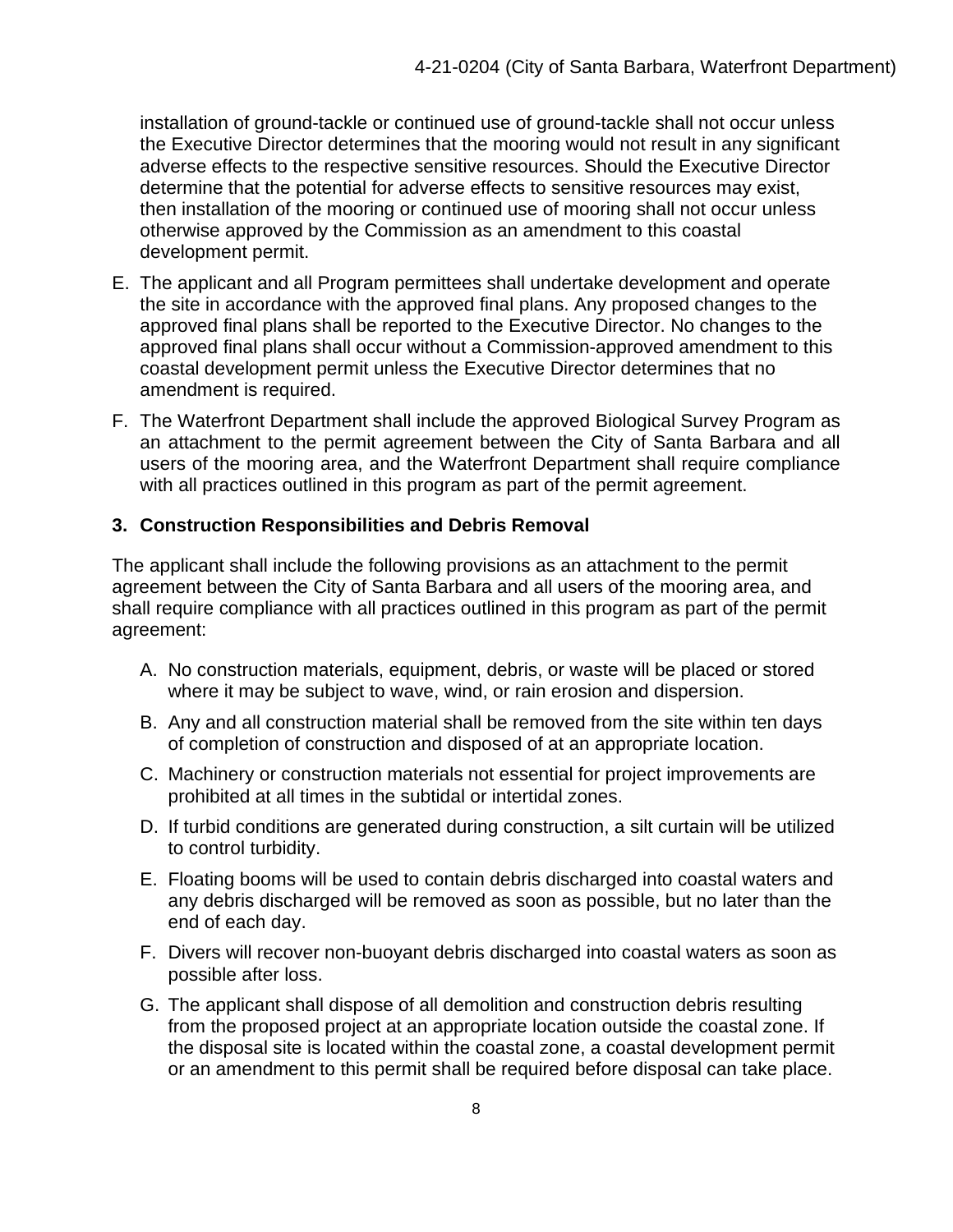H. Reasonable and prudent measures shall be taken to prevent any discharge of fuel or oily waste from heavy machinery or construction equipment into coastal waters. The applicant and applicants' contractors shall have adequate equipment available to contain any such spill immediately.

### **4. Best Management Practices Program**

PRIOR TO ISSUANCE OF THE COASTAL DEVELOPMENT PERMIT, the applicant shall submit for the review and approval of the Executive Director, a detailed Best Management Practices (BMP) Program for controlling adverse impacts to water quality related to the public boating facilities associated with this project. The plan shall demonstrate that boating in the project area will be managed in a manner that protects water quality and that persons or employees maintaining boats in the mooring and anchoring areas or using the mooring or anchoring areas on a transient basis are made aware of water quality provisions. The plan shall include, at a minimum, the following provisions:

- A. Boat Maintenance and Cleaning Best Management Practices
- Boat maintenance and cleaning shall be performed above the waterline in such a way that no debris falls into the water.
- Detergents and cleaning products used for washing boats shall be phosphate-free and biodegradable, and amounts used shall be kept to a minimum.
- Detergents containing ammonia, sodium hypochlorite, chlorinated solvents, petroleum distillates or lye shall not be used.
- In-the-water hull scraping or any process that occurs underwater to remove paint from the boat hull shall be minimized to the maximum extent practicable.
- Boat repair and maintenance shall only occur in clearly marked, designated work areas for that purpose.
- All boaters shall regularly inspect and maintain engines, seals, gaskets, lines and hoses in order to prevent oil and fuel spills. Boaters shall also use preventive engine maintenance, oil absorbents, bile pump-out services, or steam cleaning services as much as possible to clean oily bilge areas.
- B. Solid and Liquid Waste Best Management Practices
- All trash, recyclables, and hazardous wastes or potential water contaminants, including old gasoline or gasoline with water, absorbent materials, oily rags, lead acid batteries, anti-freeze, waste diesel, kerosene, and mineral spirits shall be disposed of in a proper manner consistent with state and/or federal regulations and shall not at any time be disposed of in the water or a gutter.
- C. Sewage Pumpout System Best Management Practices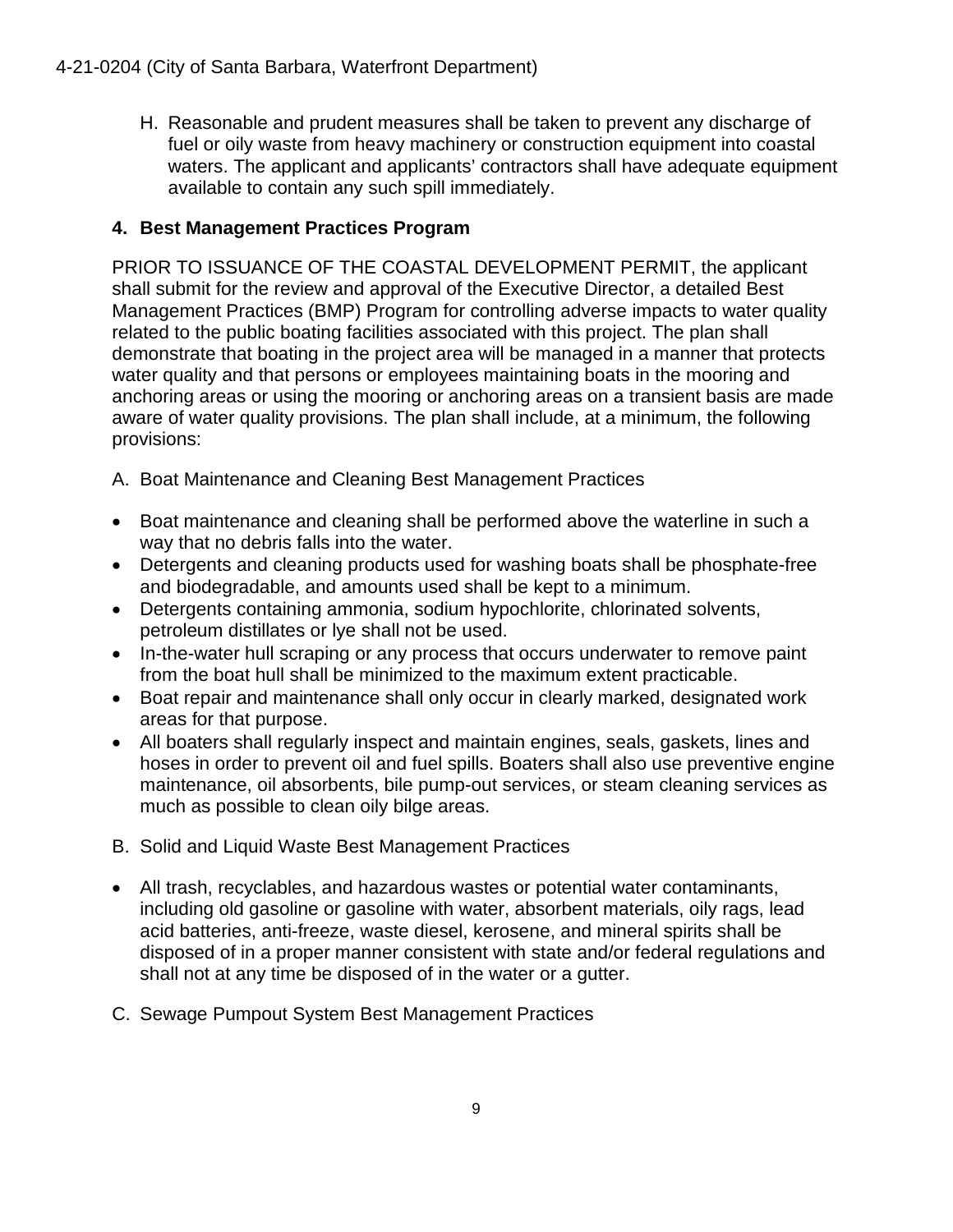- Adequate sewage pumpout facilities to serve the proposed mooring area shall be provided to prevent the overboard disposal of untreated sewage within the project area and surrounding waters.
- Waterfront Department staff shall inform permittees about available pumpout facilities in Santa Barbara Harbor. In addition, Waterfront staff shall inform permittees of all pertinent laws governing disposal of vessel sewage.
- D. Public Information and Signage
- The Waterfront Department shall include the Best Management Practices Program as an attachment to the permit agreement between the City of Santa Barbara and all users of the mooring area, and shall require compliance with all practices outlined in this BMP Program as part of the permit agreement. Informative signage describing and/or depicting Best Management Practices for maintenance of boats and boating facilities consistent with those specified herein shall be posted conspicuously.

The permittee shall undertake the development and shall operate the site in accordance with the approved final plans. Any proposed changes to the approved final plans shall be reported to the Executive Director. No changes to the approved final plans shall occur without a Commission-approved amendment to this coastal development permit unless the Executive Director determines that no amendment is required.

#### **5. Water Quality Monitoring Program**

PRIOR TO ISSUANCE OF THE COASTAL DEVELOPMENT PERMIT, that applicant shall submit, for the review and approval of the Executive Director, a Water Quality Monitoring Program that is designed to characterize and evaluate the potential impacts of boater-related pollution from the proposed development (East Beach Mooring/Anchoring Program) on the receiving waters in the mooring/anchoring area. The monitoring plan and reporting program shall be consistent with the following requirements:

#### A. Monitoring Plan

- 1. The monitoring plan shall identify the pollutants of concern for this site (or any appropriate indicator parameters) that will be monitored. The monitoring plan shall identify a process for adding to or deleting parameters from the plan. At a minimum, these pollutants of concern shall include bacteria, heavy metals, petroleum hydrocarbons, trash and debris, and nutrients.
- 2. The plan shall specify sampling protocols and methodologies to be used for each water quality parameter. Measurements must be precise enough to evaluate whether receiving waters are meeting applicable water quality standards outlined in the California Ocean Plan. These standards shall be specified in the monitoring plan.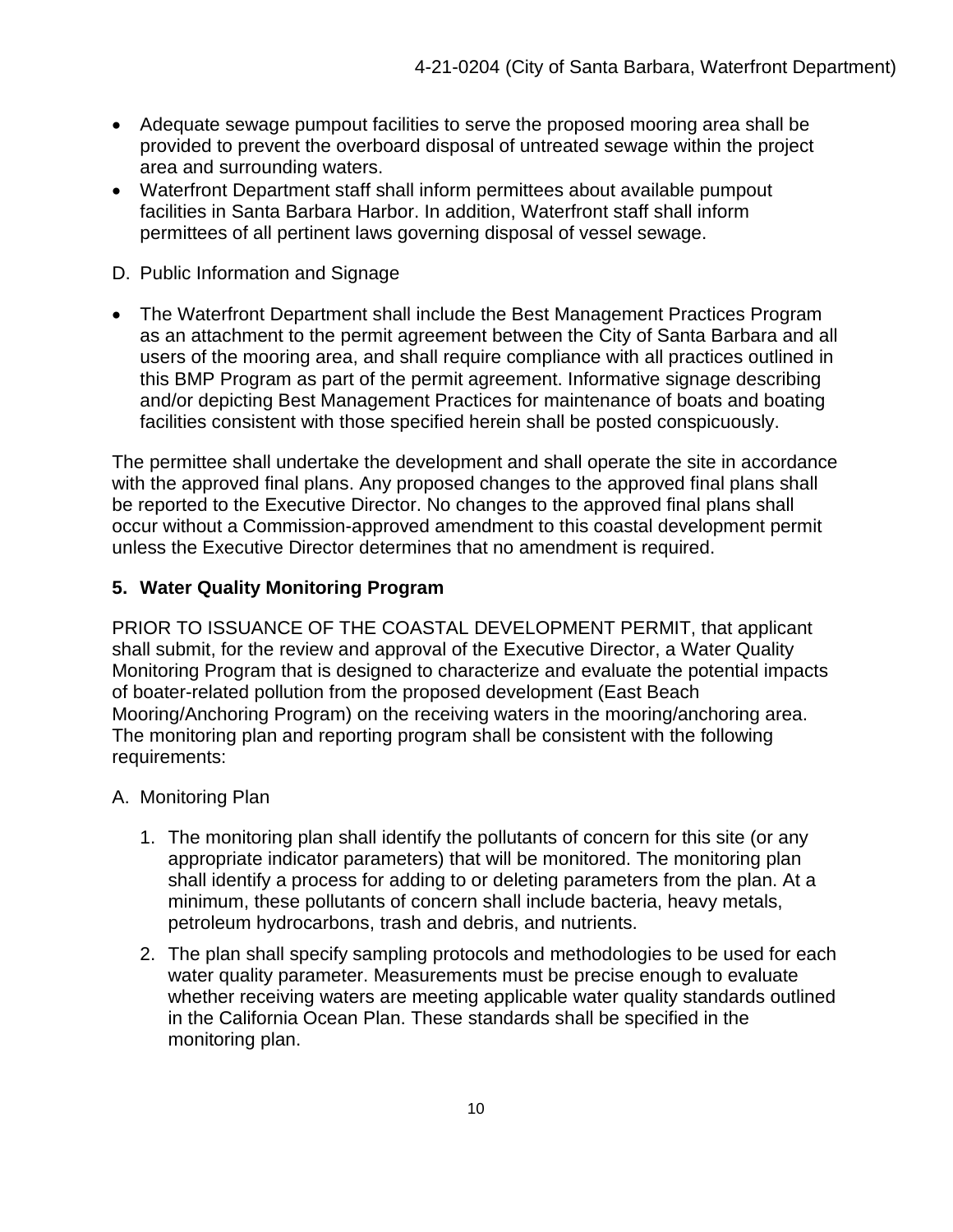- 3. The plan shall specify the sampling locations in the mooring/anchoring area. These locations shall be selected to provide an adequate representation of the area, and shall include at least 6 sites. The monitoring plan shall include a map of the proposed sampling locations.
- 4. Baseline water quality data reflecting current conditions in the mooring/anchoring area shall be collected prior to commencement of the mooring/anchoring program under this CDP permit. The baseline water quality studies shall be sufficient to document background levels of the contaminants that will be analyzed in ongoing monitoring.
- 5. The plan shall specify the sampling frequencies for each of the parameters. Sampling for bacteria levels in the water shall occur at a minimum on a bimonthly basis (i.e. every two months) from April through October. Sampling for heavy metals, hydrocarbons, and nutrients shall occur twice per year from April through October at a minimum. Harbor Patrol shall monitor levels of trash and debris in the mooring area on a weekly basis, year-round. Monitoring shall not occur within five (5) days of a rain event.
- B. Reporting Program

Annual reports containing data and analytical assessment of data in comparison to any applicable water quality standards, as well as any corrective actions that have been taken, shall be submitted to the Executive Director of the Commission and to the Central Coast Regional Water Quality Control Board by December 31<sup>st</sup>, each year for a minimum period of five (5) years from the date of Commission action.

If monitoring results indicate that applicable water quality standards are not being met, then the applicant shall investigate the cause or source of the water quality exceedance(s) and provide a report of this information to the Executive Director. The Executive Director will determine, based on this report and all other information available, whether the exceedance(s) was (were) caused by activities or incidents under the authority of the Program. If this determination is made, the applicant shall take corrective actions to remedy the water quality exceedance(s), to be approved by the Executive Director. If these correction actions constitute development under Section 30106 of the Coastal Act, an amendment to this permit shall be required, unless the Executive Director determines no such amendment is required. In addition, if any annual water quality monitoring report indicates that an increase in any levels of pollutants of concern has occurred including, but not limited to, bacteria, heavy metals, petroleum hydrocarbons, trash and debris, and nutrients or that any adverse impact to water quality has occurred as a result of the project (as measured by comparison to baseline data from water quality monitoring conducted in 2005-2006 and 2015) then the monitoring/reporting period shall be extended beyond the first five years of the project and additional annual reports shall continue to be submitted to the Executive Director of the Commission and to the Central Coast Regional Water Quality Control Board for the full 10-year term of this permit authorization.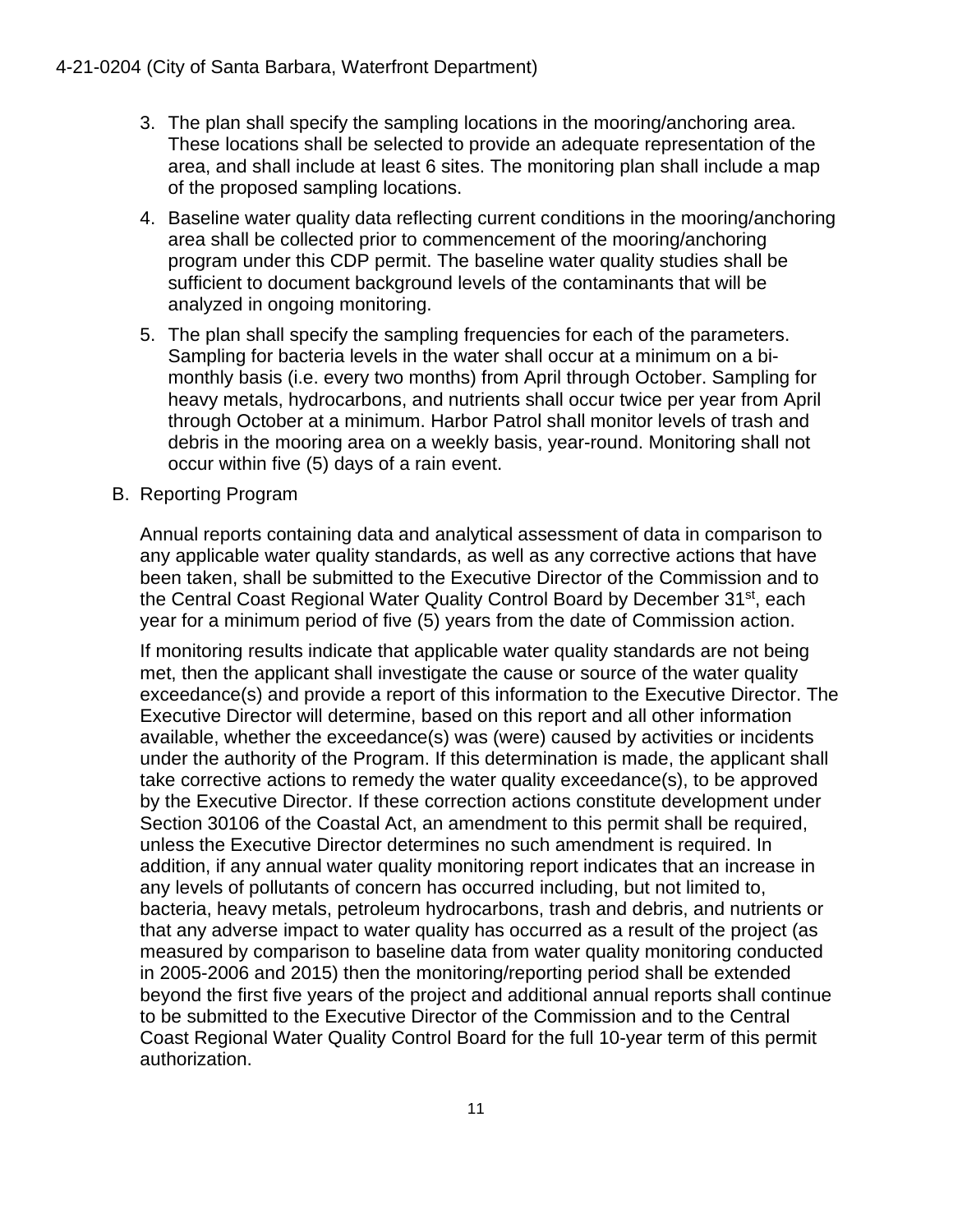The permittee shall undertake development and shall operate the site in accordance with the approved final plans. Any proposed changes to the approved final plans shall be reported to the Executive Director. No changes to the approved final plans shall occur without a Commission-approved amendment to this coastal development permit unless the Executive Director determines that no amendment is required.

#### **6. Assumption of Risk, Waiver of Liability and Indemnity**

By acceptance of this coastal development permit, the applicant acknowledges and agrees (i) that the project site may be subject to hazards from tidal action and storm waves; (ii) to assume the risks to the applicant and the property that is the subject of this permit of injury and damage from such hazards in connection with this permitted development; (iii) to unconditionally waive any claim of damage or liability against the Commission, its officers, agents, and employees for injury or damage from such hazards; and (iv) to indemnify and hold harmless the Commission, its officers, agents, and employees with respect to the Commission's approval of the project against any and all liability, claims, demands, damages, costs (including costs and fees incurred in defense of such claims), expenses, and amounts paid in settlement arising from any injury or damage due to such hazards.

PRIOR TO ISSUANCE OF THE COASTAL DEVELOPMENT PERMIT, the applicant shall submit a written agreement, in a form and content acceptable to the Executive Director, incorporating all of the above terms of this condition.

#### **7. Required Agency Permits and Approvals**

By acceptance of this coastal development permit, the applicant agrees to obtain all other necessary State or Federal permits that may be necessary for all aspects of the proposed project (including the California State Lands Commission, Regional Water Quality Control Board and the U.S. Army Corps of Engineers).

# <span id="page-11-0"></span>**IV. FINDINGS AND DECLARATIONS**

## <span id="page-11-1"></span>**A. Project Description and Background**

The proposed project is for the implementation of a regulated mooring/anchoring program that would provide up to 48 mooring spaces for individually permitted vessels and seasonal anchoring opportunities for vessels. The mooring area, approximately 350 acres in extent, is located immediately downcoast of Stearns Wharf and the Santa Barbara Harbor (Exhibit 2). The same mooring/anchoring program was initially approved by the Commission in December 2005 pursuant to Coastal Development Permit (CDP) No. 4-05-030 for a 5-year period of operation and renewed by the Commission in June 2011 through CDP No. 4-10-109 for a 10-year period of operation. The City is now requesting that authorization for the mooring/anchoring program be extended for an additional 10-year period until 2032. No changes to the previously approved mooring/anchoring program are proposed as part of the subject application.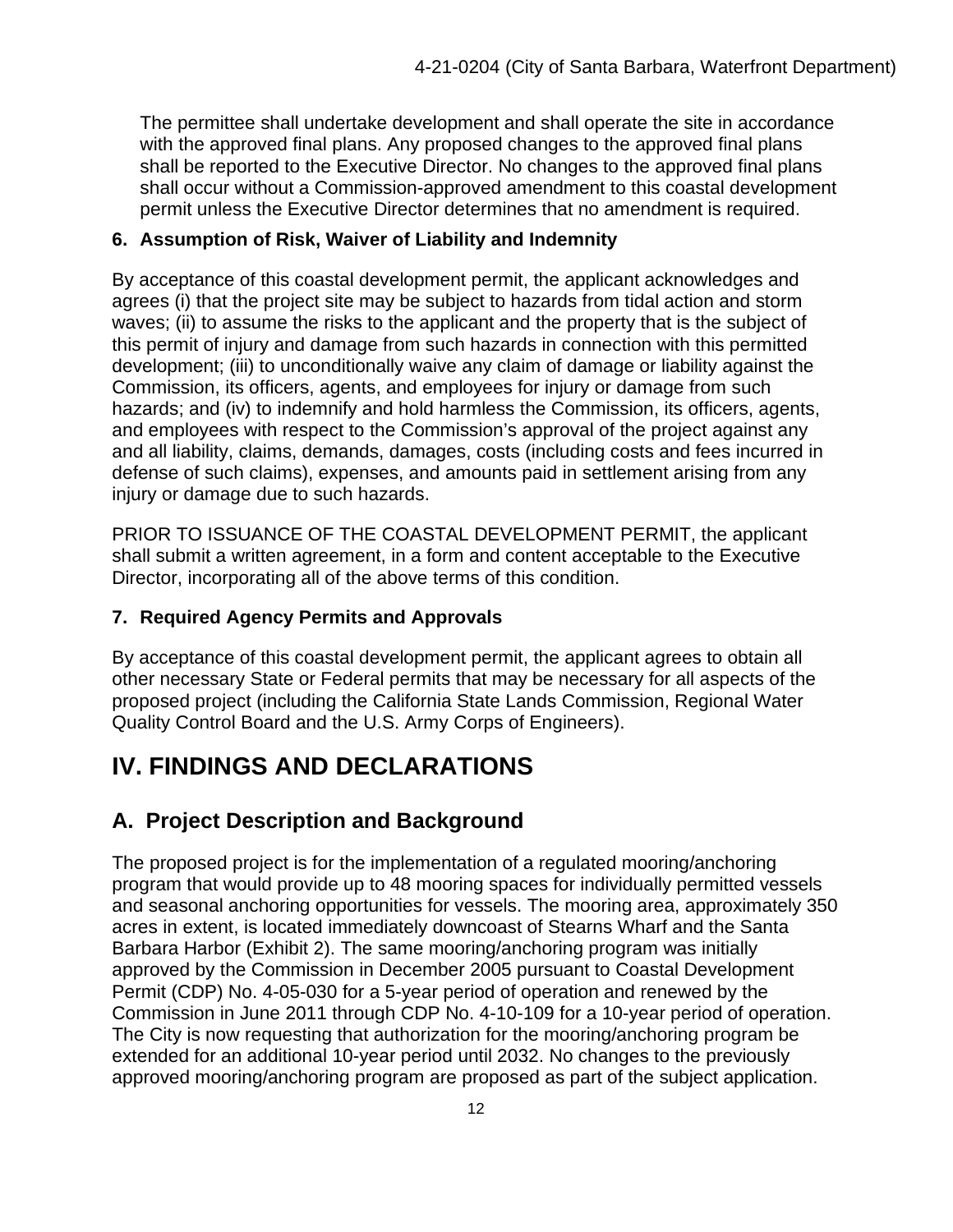#### Background

Before the East Beach Mooring/Anchoring Program was first implemented, vessels wishing to moor or anchor outside Santa Barbara Harbor did so in areas up to one mile east of Stearns Wharf in water depths ranging from 20 to 50 feet, in waters under the jurisdiction of the City of Santa Barbara and the California State Lands Commission. City of Santa Barbara ordinances prohibited anchoring or mooring within 300 feet of Stearns Wharf from April 1st through October 31st and within half a mile of Stearns Wharf from November 1st through March 31st. Aside from these restrictions, the City had no additional regulations or fees for anchoring/mooring prior to the Program.

According to surveys conducted by the City of the anchoring areas, before the commencement of the original program in 2006, up to 80 boats anchored or moored east of Stearns Wharf at any given time during the year (approximately 30 in winter and 80 in summer). While some of these vessels were seaworthy, some were not. Each winter, derelict or abandoned vessels with improper or dilapidated ground-tackle and/or anchoring equipment ran aground in the East Beach area. According to City staff, 72 vessels grounded on East Beach from 2000 to 2005, creating safety hazards and pollution problems when vessels broke up in the surf. These groundings also created a financial and administrative issue for the City. The anchoring areas were also the site of neglected and/or abandoned mooring tackle, which created hazards to navigation and impacted biological resources, as well as water quality in the area. In 2003, the City completed the East of Wharf Debris Removal project, approved by the Commission in February 2003 as a Waiver de Minimis (CDP No. 4-02-238-W). This project involved the removal of 81 hazards to navigation, ranging from boat hulls to mooring cans, chains, and old mooring lines in the northern portion of the mooring and anchoring areas east of Stearns Wharf. Despite this cleanup, improper use of the mooring and anchoring area continued to add debris to the ocean floor.

As described above, in response to these problems, the City of Santa Barbara's Waterfront Department began implementing a regulated mooring/anchoring program adjacent to East Beach though Coastal Development Permit No. 4-05-030. This regulated mooring/anchoring program provided up to 48 mooring spaces for individually permitted vessels and seasonal anchoring opportunities for vessels. The mooring/anchoring program was approved for a second time though CDP No. 4-10-109 and was implemented for another ten-year period. Through the subject permit application (CDP No. 4-21-0204), the City requests the continuation of the same program for another ten-year term. Since implementing the mooring/anchoring program, pollution involving abandoned/dilapidated ground-tackle, derelict, and abandoned vessels has significantly reduced. Furthermore, post-project water quality monitoring reports have shown no trends to suggest the Program is increasing any levels of pollutants of concern or causing an adverse impact on chemical or bacterial water quality characteristics.

#### Proposed Mooring and Anchoring Areas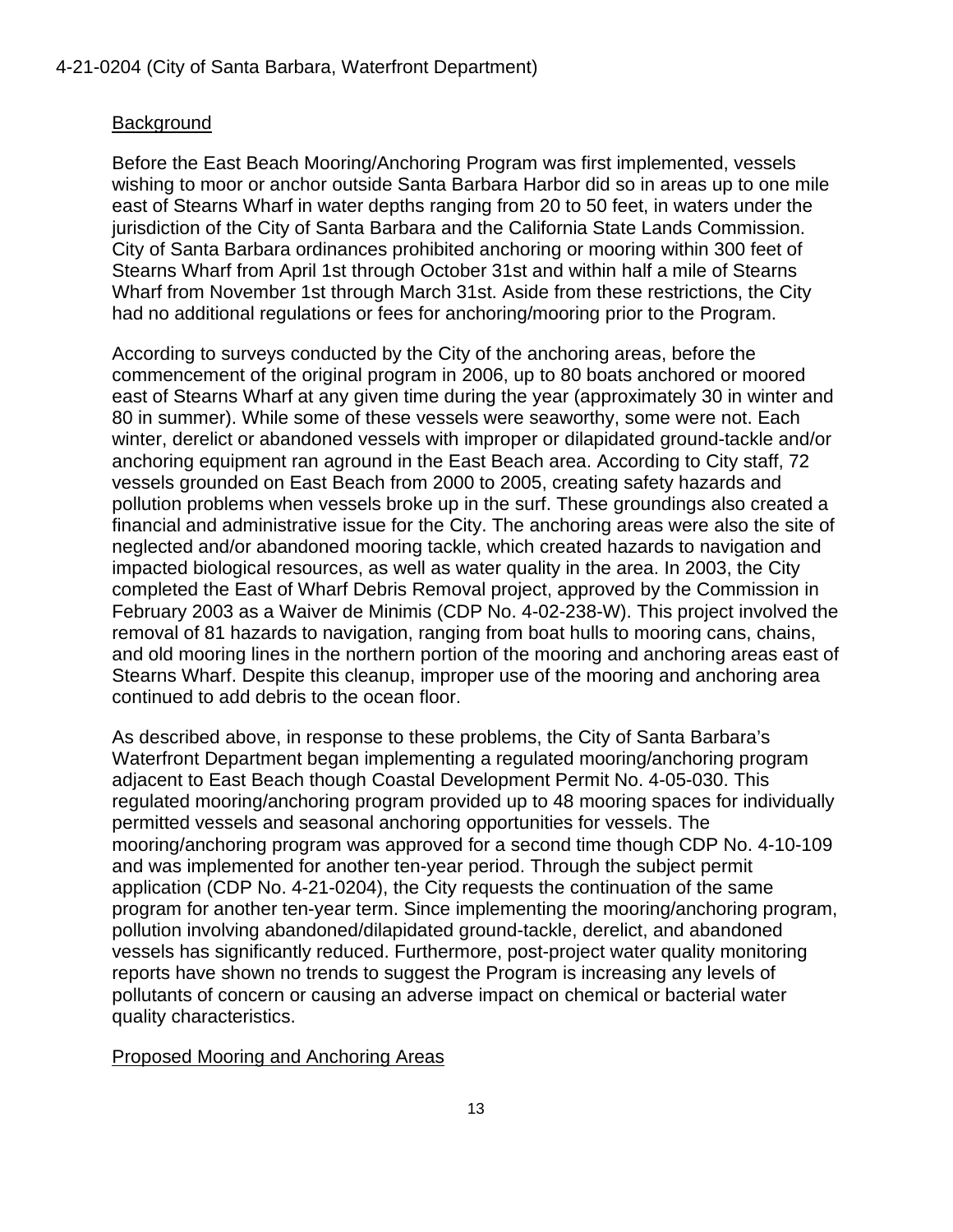The applicant proposes to use the same mooring and anchoring area approved under CDP Nos. 4-05-030 and 4-10-109. The mooring area, approximately 350 acres in extent, is located outside the harbor, approximately 2,500 feet downcoast of Stearns Wharf (Exhibit 3). There are 48 mooring spaces designated for vessels of all sizes located anywhere from 700 feet to 4,550 feet offshore of East Beach. This area is designated for permanent mooring of permitted vessels adhering to the Program described in the following section. Clear zones have been established on the north and south sides of the designated mooring area for both vessel operators and emergency response vessels to access. The mooring area is more than 200 feet from a sewer outfall line and a desalination plant intake line approximately 1,000 feet east of Stearns Wharf. The project is outside moderate and high sensitivity zones for archaeological resources. Additionally, no archaeological resources are known to be present in the project area.

Upcoast of the proposed mooring area, the City will continue to allow seasonal anchoring (April 1<sup>st</sup> to October 31<sup>st</sup>) for temporary or visiting vessels from 300 feet east of Stearns Wharf to the border of the proposed mooring area (Exhibit 3). Downcoast of the proposed mooring area, the City will continue to allow anchoring year-round to permanent, temporary, or visiting vessels. Anchoring in both the seasonal and yearround areas will not require a permit or a fee. However, City ordinances restrict the use of the areas by severely derelict or abandoned vessels. Boats in both the anchoring and mooring areas will continue to use the five pump out, hull out, cleaning, and maintenance facilities located within the harbor.

#### Implementation of Program

In the proposed mooring area, the City will continue to issue permits for individuals to establish their moorings for an annual fee of \$100 to \$150. The Program permittee will also pay the expense of installing the ground-tackle (approximately \$2,000) and inspection surveys required by the Program, described below. Although there are 48 moorings available, lotteries will be held for vacant moorings when the occupancy drops to 30 vessels. This lottery list, to be drawn at Harbor Commission meetings, will be used whenever a mooring spot in the mooring area becomes available.

Once an individual receives a City-issued permit to allow them to moor a vessel in one of the designated mooring spaces, they will be required to obtain the services of a Citycertified contractor to install mooring ground-tackle, including anchor weight, chain, buoy, etc. The ground-tackle will be supplied by the permittee and installed by the Citycertified contractor at the exact location of the designated mooring. Only City-specified or approved materials will be used as ground-tackle for individually permitted vessels within the designated mooring area. Only items such as a large diameter chain or a railroad wheel may be used as an anchor weight. The City has stated that no use of engine blocks and concrete blocks, which unregulated users in the past have used, shall be allowed under any circumstance under this Program. The City will retain discretionary authority to approve or disapprove other proposed anchoring devices. As part of an annual permit renewal process, the permittee will be required to have the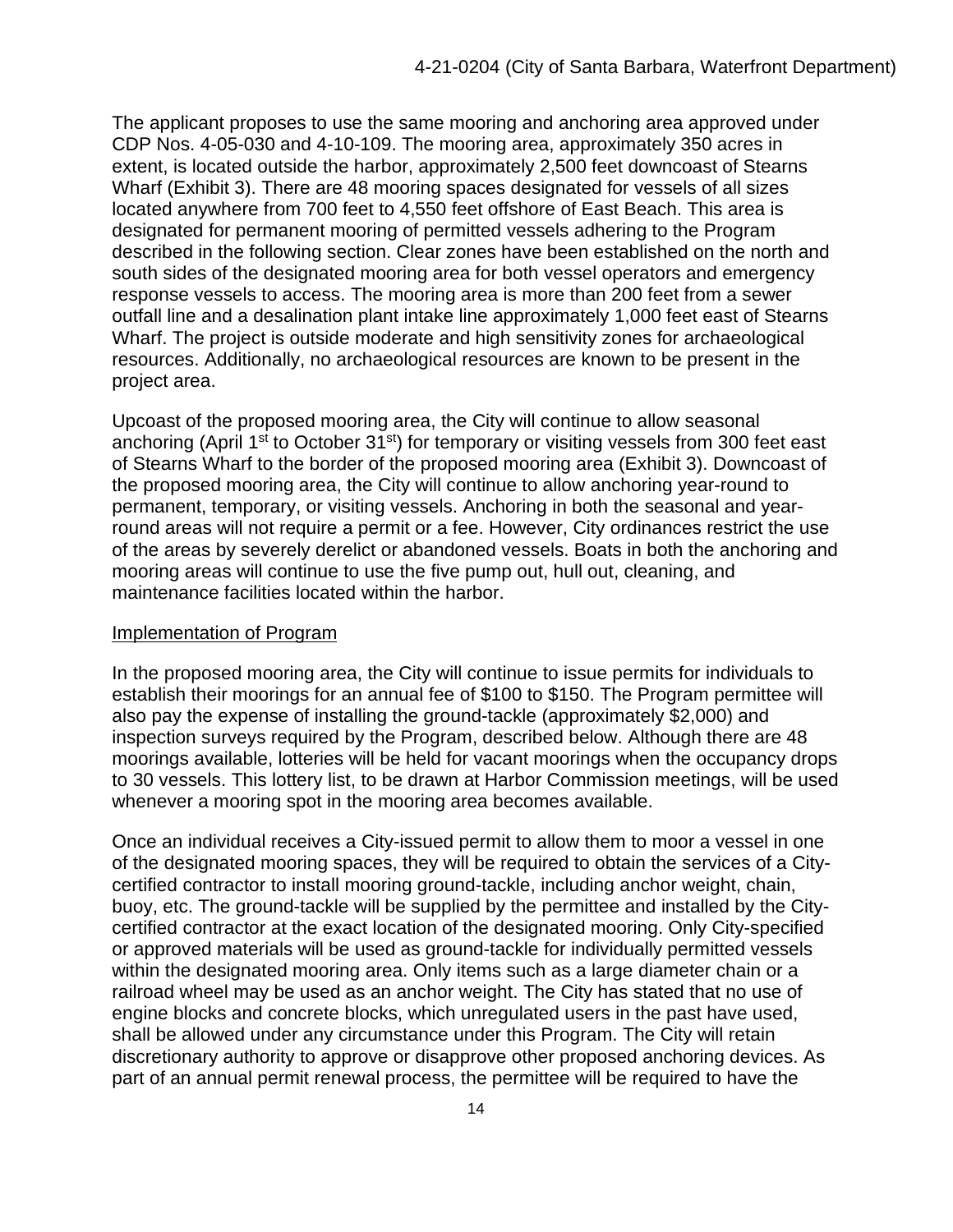ground-tackle inspected by one of the City approved contractors and certified as compliant with City-adopted mooring specifications.

Prior to the initial ground-tackle installation at a mooring site, a diver will survey the deployment area for sensitive habitat and invasives, as outlined in the section below. Installation of the moorings will require a vessel, hoist equipment, and dive equipment. There will be no staging area for this project, as all of the equipment will be located on the contractor's vessel. In the event that work needs to be conducted on ground-tackle following installation, the ground-tackle will either be repaired by a diver or be removed from its ocean location and be repaired/replaced aboard the contractor's vessel or transported by vessel to land and taken to an appropriate location for the work to be done. All materials will be disposed of in a proper manner. The disposal will be the responsibility of the City-certified contractor conducting the work. All work will be required to follow applicable best management practices for construction as outlined in the City of Santa Barbara Public Works pamphlet, "Procedures for the Control of Runoff into Storm Drains and Watercourses." Ground-tackle installation will occur during daylight when ocean conditions permit this activity. Additionally, work will not be allowed at night or when ocean conditions are unsafe for this activity or prohibit the ability to accurately pinpoint the location for anchor placement.

### <span id="page-14-0"></span>**B. Marine Resources and Water Quality**

Section 30230 of the Coastal Act states:

Marine resources shall be maintained, enhanced, and where feasible, restored. Special protection shall be given to areas and species of special biological or economic significance. Uses of the marine environment shall be carried out in a manner that will sustain the biological productivity of coastal waters and that will maintain healthy populations of all species of marine organisms adequate for longterm commercial, recreational, scientific, and educational purposes.

Section 30231 of the Coastal Act states that:

The biological productivity and the quality of coastal waters, streams, wetlands, estuaries, and lakes appropriate to maintain optimum populations of marine organisms and for the protection of human health shall be maintained and, where feasible, restored through, among other means, minimizing adverse effects of waste water discharges- and entrainment, controlling runoff, preventing depletion of ground water supplies and substantial interference with surface water flow, encouraging waste water reclamation, maintaining natural vegetation buffer areas that protect riparian habitats, and minimizing alteration of natural streams.

Section 30232 of the Coastal Act states

Protection against the spillage of crude oil, gas, petroleum products, or hazardous substances shall be provided in relation to any development or transportation of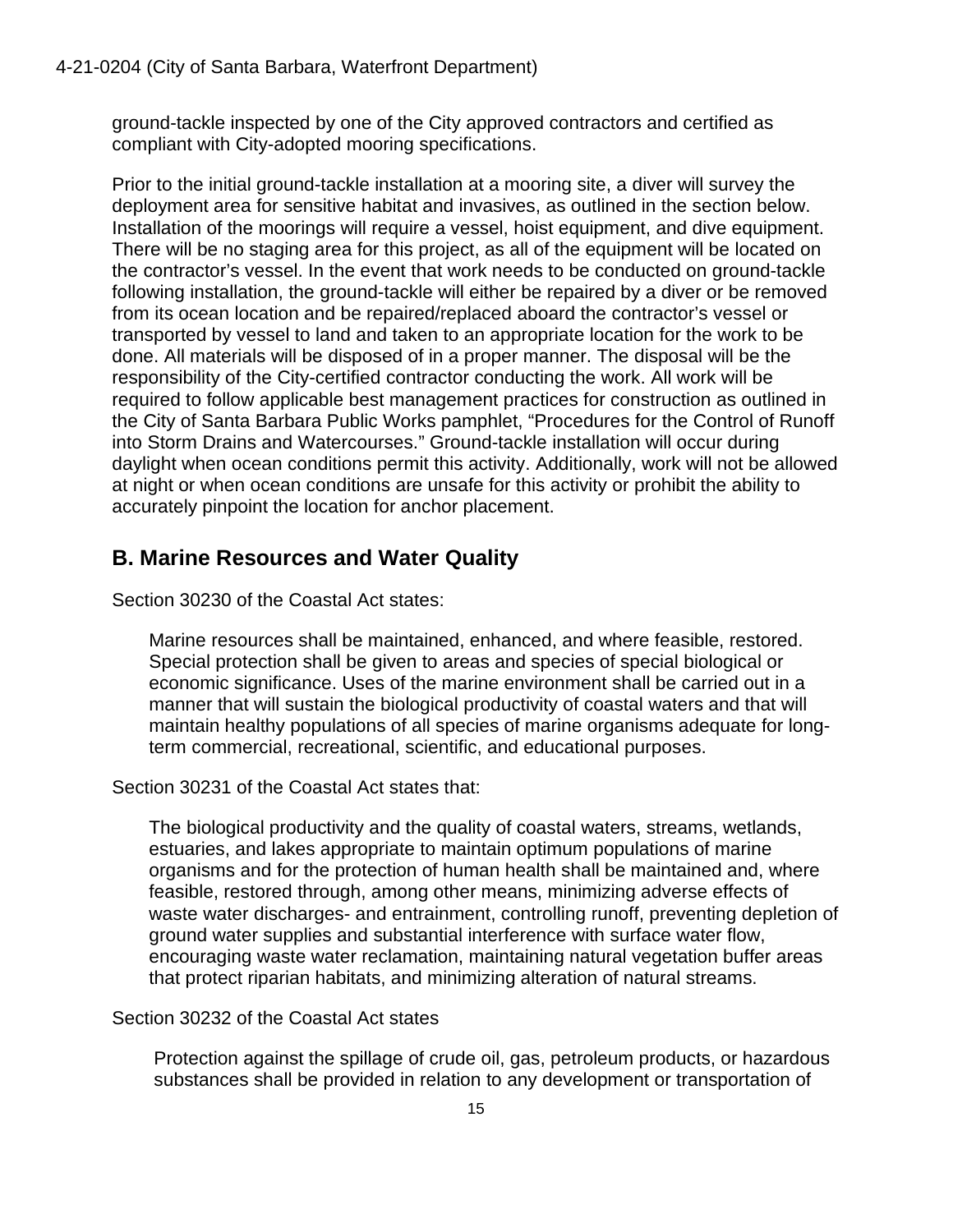such materials. Effective containment and cleanup facilities and procedures shall be provided for accidental spills that do occur.

Section 30233 of the Coastal Act states:

- (a) The diking, filling, or dredging of open coastal waters, wetlands, estuaries, and lakes shall be permitted in accordance with other applicable provisions of this division, where there is no feasible less environmentally damaging alternative, and where feasible mitigation measures have been provided to minimize adverse environmental effects, and shall be limited to the following:
	- 1. New or expanded port, energy, and coastal-dependent industrial facilities, including commercial fishing facilities.
	- 2. Maintaining existing, or restoring previously dredged, depths in existing navigational channels, turning basins, vessel berthing and mooring areas, and boat launching ramps.
	- 3. In wetland areas only, entrance channels for new or expanded boating facilities; and in a degraded wetland, identified by the Department of Fish and Game pursuant to subdivision (b) of Section 30411, for boating facilities if, in conjunction with such boating facilities, a substantial portion of the degraded wetland is restored and maintained as a biologically productive wetland. The size of the wetland area used for boating facilities, including berthing space, turning basins, necessary navigation channels, and any necessary support service facilities, shall not exceed 25 percent of the degraded wetland.
	- 4. In open coastal waters, other than wetlands, including streams, estuaries, and lakes, new or expanded boating facilities and the placement of structural pilings for public recreational piers that provide public access and recreational opportunities.
	- 5. Incidental public service purposes, including but not limited to, burying cables and pipes or inspection of piers and maintenance of existing intake and outfall lines.
	- 6. Mineral extraction, including sand for restoring beaches, except in environmentally sensitive areas.
	- 7. Restoration purposes.
	- 8. Nature study, aquaculture, or similar resource dependent activities.
- (b) Dredging and spoils disposal shall be planned and carried out to avoid significant disruption to marine and wildlife habitats and water circulation. Dredge spoils suitable for beach replenishment should be transported for such purposes to appropriate beaches or into suitable long shore current systems.

Section 30222.5 of the Coastal Act states: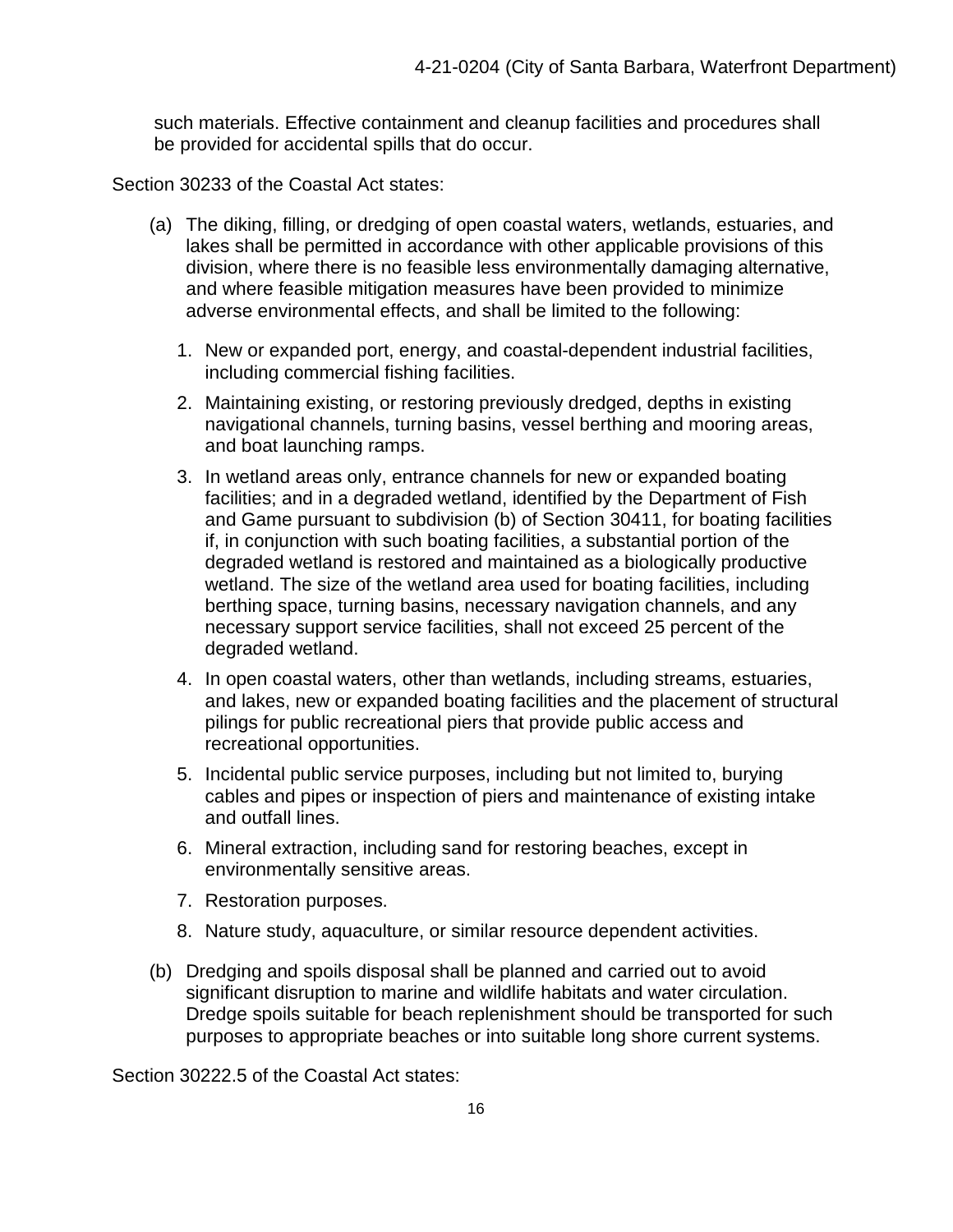Oceanfront land that is suitable for coastal dependent aquaculture shall be protected for that use, and proposals for aquaculture facilities located on those sites shall be given priority, except over other coastal dependent developments or uses.

Sections 30230 and 30231 of the Coastal Act mandate that marine resources and coastal water quality shall be maintained and where feasible restored. Section 30232 of the Coastal Act requires that protection against spillage of hazardous substances into the marine environment relating to any new development be provided. Section 30233 of the Coastal Act states that diking, filling, and dredging of coastal waters may be permitted for coastal-dependent industries and for maintaining or restoring existing coastal-related facilities including new or expanded boating facilities in open coastal waters where there is no feasible less environmentally damaging alternative, and where feasible mitigation measures have been provided to minimize adverse environmental effects.

The project area is located immediately offshore Santa Barbara in the Santa Barbara Channel. As the project area was used for many years as an informal mooring and anchoring area before the implementation of the initial mooring program in 2007, the sea floor in the project area was largely disturbed before the commencement of that program in 2007. In 2005, as part of the City's application for the coastal permit approved by the Commission for the initial mooring program, the applicant submitted a biological survey of the project area titled "The Santa Barbara Mooring Area Environmental Survey" (SAIC, July 20, 2005). This report included diving and side-scan sonar surveys conducted in November 2001 and spring 2003 as part of the East Beach Debris Removal Project in the northern portion of the proposed anchoring and mooring areas. The report also includes the results of dives conducted at nine transects of the southern portion of the anchoring and mooring areas in July 2005. According to the results of these studies, the substrate in the mooring and anchoring areas was primarily sediment and sand, with a few small rock outcrops located inshore and in the northwest corner of the proposed mooring area. Additionally, a few small rock outcrops were found in the proposed seasonal anchoring area by the City's wastewater outfall and seawater intake pipelines. These rock outcrops were periodically covered in sediment.

The proposed project will include the placement of mooring equipment on the sea floor in coastal waters. As described above, Section 30233 of the Coastal Act provides that diking, filling, and dredging of coastal waters may be permitted only when specific criteria are met, including (a) the project must fall within one of the use categories specified; (b) the proposed project must be the least environmentally damaging feasible alternative; and (c) feasible mitigation measures to minimize adverse effects must be provided. The proposed mooring/anchoring program would provide boating facilities for recreational opportunities, an allowable use for fill of coastal waters under Section 30233(a) of the Coastal Act. In this case, the proposed project would continue a mooring permit program in an area already used by vessels to moor and anchor outside of the Santa Barbara Harbor. One of the purposes of the Program is to continue to reduce the amount of abandoned mooring tackle, use of dilapidated or environmentally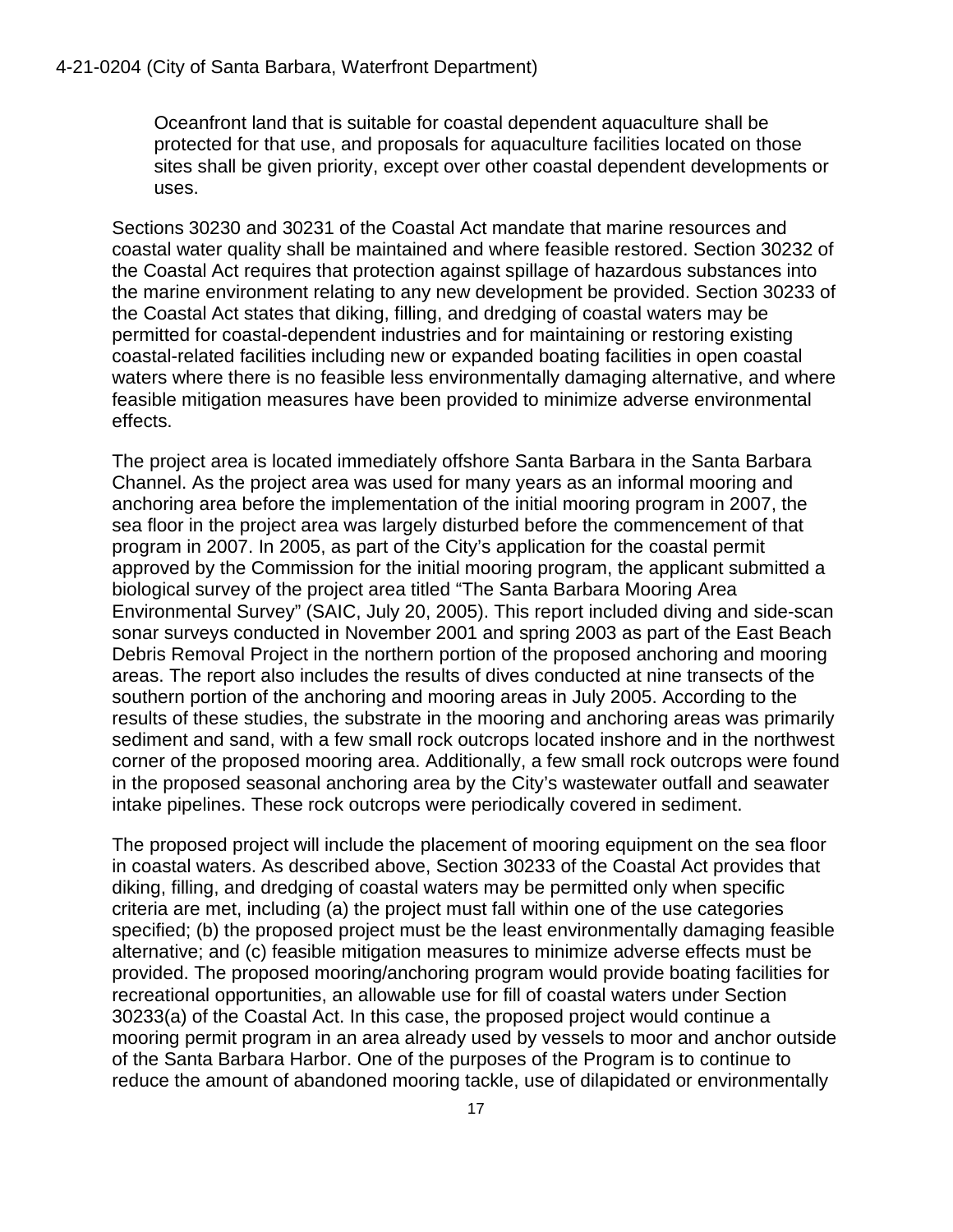damaging anchoring and mooring equipment, and pollution caused by vessel groundings and inappropriate use of the mooring/anchoring areas. The establishment of the mooring area in another area in the City of Santa Barbara would increase the distance boats would have to go to the harbor for boat maintenance, cleaning, and pumping out of sewage. The existing harbor is located immediately west of Stearns Wharf and the proposed seasonal anchoring area and the year-round managed mooring area will continue to occupy the area immediately east of Stearns Wharf. There are no other locations within the vicinity for additional mooring or anchoring facilities. Therefore, there are no alternative locations available for the mooring area that would be less environmentally damaging and still meet the purpose and needs of the City of Santa Barbara for regulated anchoring/mooring offshore of East Beach.

The project has the potential to directly impact sensitive resources, including eelgrass, kelp, and rocky substrate that may be present in the project area. Installation and dragging of mooring anchors can directly remove and disturb these resources. In addition, vessels moored above these resources can reduce the light available to eelgrass and kelp by shading portions of the ocean floor. In order to avoid these potential impacts, the City has proposed ground-tackle specifications for permit holders that require use of mooring tackle that reduces drag on the ocean floor and reduces pollution. Use of railcar wheels and heavy chain is encouraged, while the use of engine blocks and cement will be prohibited.

Pursuant to Special Condition No. Two (2) of the original permit (CDP No. 4-05-030), the applicant was required to deploy divers to survey each location prior to initial ground-tackle installation to ensure that there were no sensitive resources within a 25 foot radius from the ground-tackle installation location. The first survey was conducted on July 6, 2006, and included 20 representative mooring sites (including 1-5, 8, 12-15, 21-23, 27, 30, 33, 37, 40, Mr. Clean, Tide Mar B, and Tide Mar S). The second survey was conducted on September 11, 2006, and included 13 mooring sites (including 6, 7, 16-18, 24, 25, 29, 31, 32, 35, 36, 46). According to the applicant's biological consultants, the eelgrass at these locations was "very sparse and would not be considered an eelgrass bed with habitat values for fish and other marine organisms." Additionally, an update was conducted in December 2010 by Cardo ENTRIX, who surveyed 10 mooring sites (including 1, 4, 6, 9, 13, 15, 27, 30, 40, 45) and concluded that the biological conditions had not changed substantially since the baseline surveys conducted in 2006:

Based on the diver observations, biological conditions within the mooring area have not changed substantially since 2006. The area remains a typical sandy bottom habitat with no hard substrates other than man-made debris. Although the shallow sites had a sparse amount of surf grass and giant kelp, these areas will likely experience strong bottom surges and shifting of the sandy substrate during storms in the coming winter that could dislodge or bury these plants. The amount of surf grass in shallow water areas is expected to fluctuate from none to sparse depending on local conditions of storm surge and sand transport, as well as duration of calm conditions. Giant kept generally attaches to hard substrates, but it is known to grown on sandy bottoms where disturbance from waves is low. The few plants observed are not expected to persist or grow into a kelp forest.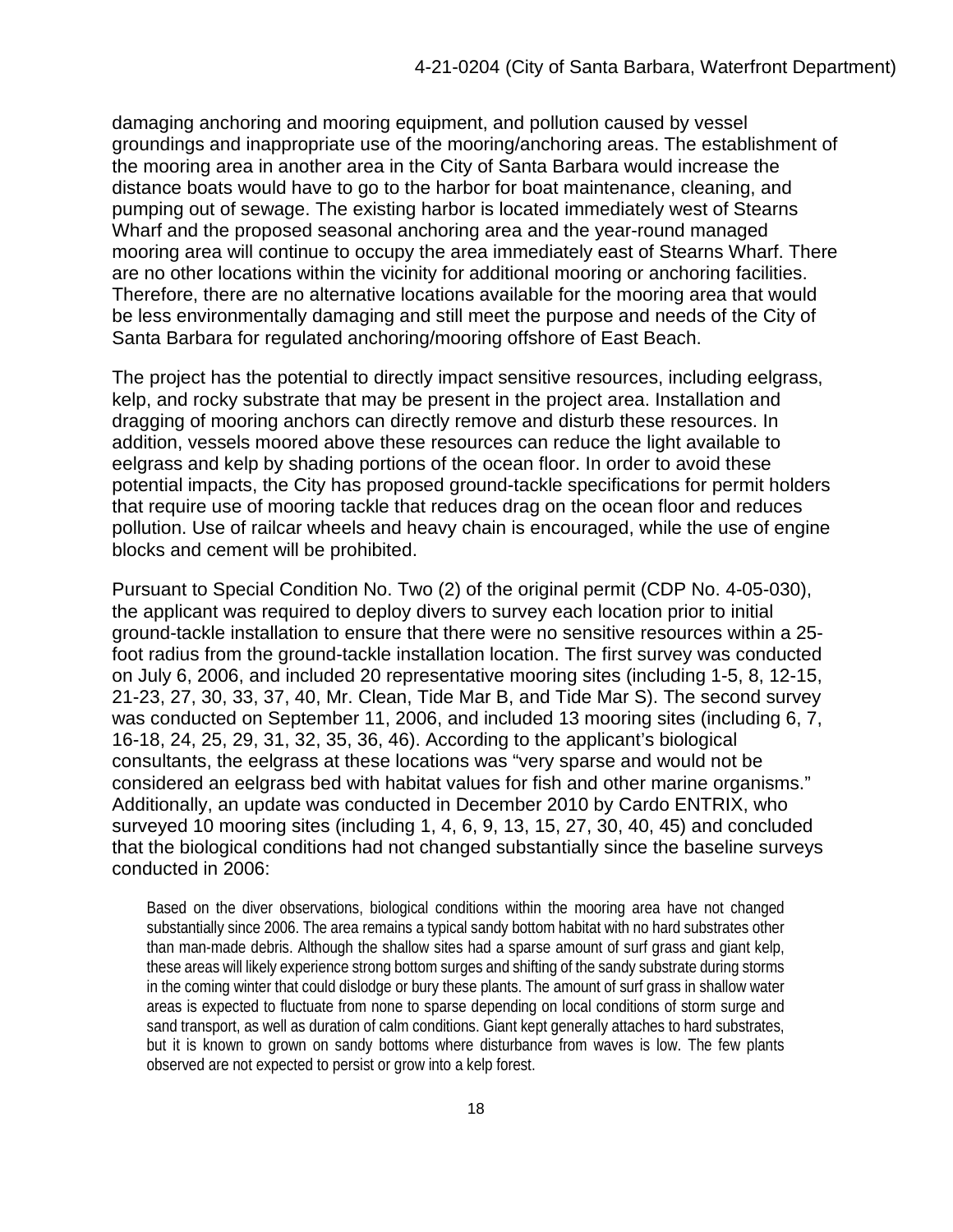In addition, Special Condition No. Two of CDP No. 4-10-109 required the City to perform dive surveys on the remaining thirteen mooring sites (including sites 10, 11, 19, 20, 26, 28, 34, 38, 39, 41, 42, 43, and 44) that had not been surveyed under the original permit (CDP No. 4-05-030). On July 26, 2011, the remaining 13 sites were surveyed, and many of the species observed were the same as those seen during earlier surveys of the mooring area conducted in 2010. Thus, the City has now performed dive surveys by biological monitors on all 48 mooring sites.

As part of the subject application to renew the Mooring/Anchoring program, a subset of previously surveyed mooring sites was surveyed by the City in May 2021 to document if conditions had changed within the mooring area since the last surveys conducted in July 2011. The "Waterfront Department Biological Survey Program, 2021 Mooring Survey Report," prepared by Cardno, and dated June 2021, concluded that the biological conditions at 13 moorings sites (including sites 1, 11, 13, 14, 15, 26, 28, 30, 39, 40, 41, 42, 44, and 46) are essentially consistent with previously surveyed mooring sites. No evidence of exposed natural hard substrate was found. Many species observed in May 2021 were the same as those seen during earlier surveys of the mooring area conducted in 2010 and 2011. However, the most abundant species found in 2021, a bryozoan (*Thalamoporella californica*), was not found during either of the previous survey efforts. Like previous surveys, the brown alga, *Desmarestia ligulate*, was common at mid to shallow depths. Low clumps of red algae were generally sparsely distributed throughout the mooring area. The only green alga found was a single observation of *Ulva* sp. at Mooring Site No. 13. A single small patch of eelgrass was found at Mooring Site No. 1. This was one of the shallowest sites sampled (25 feet) and therefore is expected to be subject to the greatest amount of natural disturbance to the sandy substrate. No other observations of eelgrass were made throughout the mooring area. Giant kelp was also found at two of the mooring sites in shallow to middepth water (25 and 38 feet deep) and present as single organisms in the sand. However, no surface canopy of kelp was observed within the mooring area. Invertebrates observed in the May 2021 surveys were all common species of sandy subtidal habitats along the coast. White sea pens (*Stylatula elongata*) and spiny sand star (Astropecten armatus) were moderately abundant at some mooring sites. All other species were in low abundance.

According to the applicant's biological consultants, due to the singular occurrences of eelgrass and giant kelp and the disturbed nature of the sandy substrate, these species are unlikely to persist in great quantity and therefore are unlikely to be adversely affected by mooring operations. However, since biological conditions within the mooring area can change during the approved ten-year period of the Mooring/Anchoring Program, the proposed project still has the potential to directly impact sensitive resources, including eelgrass, kelp, and rocky substrate that may be present in the project area. Therefore, to ensure that potential impacts to sensitive marine resources are avoided, **Special Condition Two (2)** requires that prior to the installation of mooring ground-tackle, anchoring weight, or equipment at any of the 48 mooring sites, a biological survey shall be performed to ensure that there are no sensitive resources within a 25-foot radius from the ground-tackle installation location.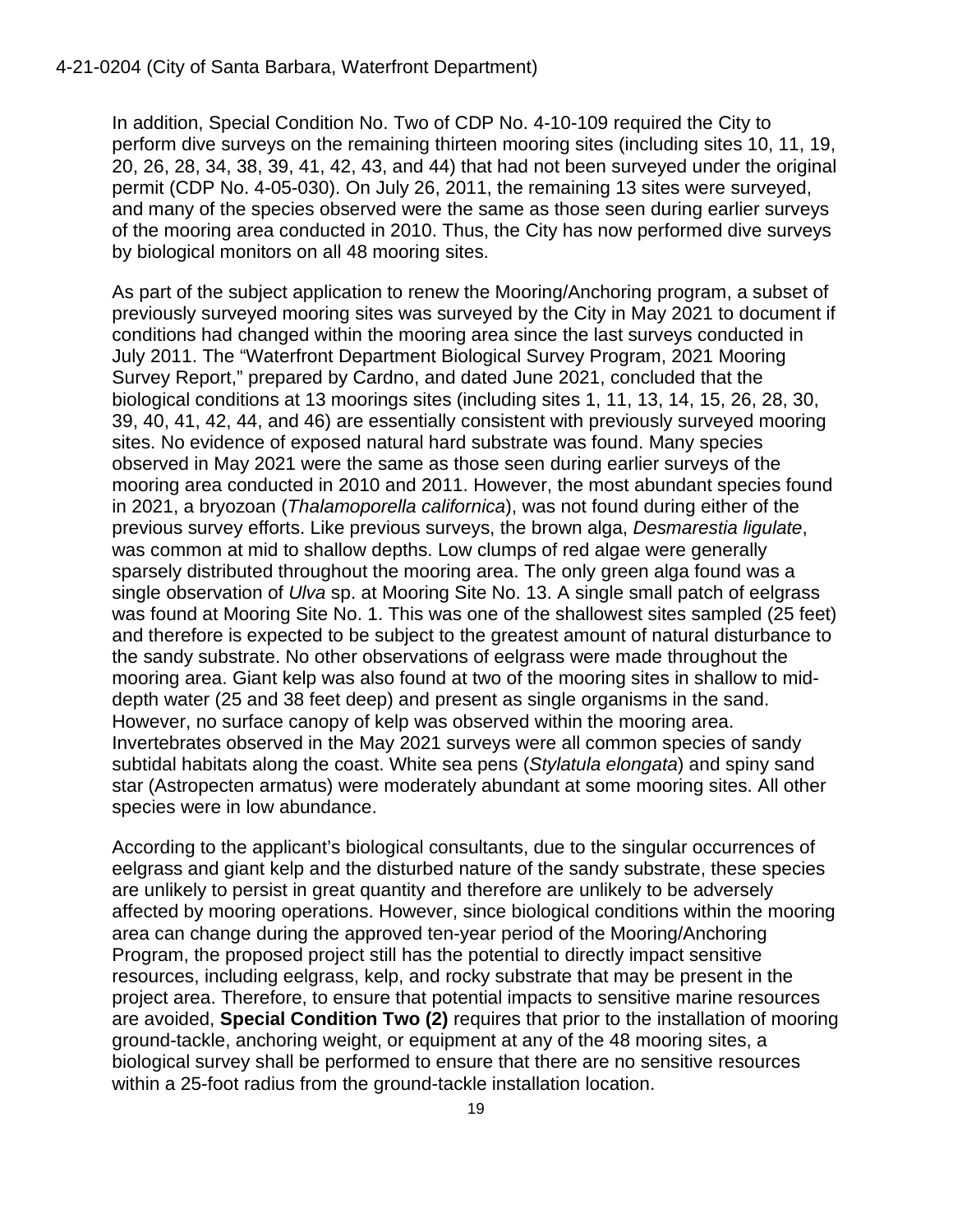**Special Condition Two (2)** also provides that survey divers shall be properly trained by a biologist, environmental resource specialist, or City staff to identify sensitive resources and non-native or invasive plant species listed below. Divers will be Waterfront Department staff or divers contracted by the Waterfront Department capable of performing this type of work. Sensitive resources and non-native/invasive plant species that divers will specifically identify shall include, but not be limited to, the following: rocky substrate, sand dollar (*Dendraster excentricus*) beds, eelgrass (*Zostera marina*), giant kelp (*Macrosystis pyrifera*), *Caulerpa sp.*, *Sargassum horneri*, and Japanese kelp (*Undria pinnatifida*).

Should these sensitive resources be present at or within the ground-tackle radius described above, the City has proposed that the ground-tackle be installed at a different location (specified by the Harbor Operations Manager or his/her designee) within that individual mooring space, where conditions permit. If this cannot be accomplished in a manner that safely maintains the project's goal of 48 mooring sites, individual sites may be excluded.

The Commission further finds that installing mooring tackle on the sea floor could disturb and cause the spread of non-native and invasive species, such as *Caulerpa* and Japanese kelp (*Undria pinnatifida*). According to information available from National Oceanic and Atmospheric Administration Fisheries (NOAA Fisheries), the genus *Caulerpa* comprises a group of green algae that can be highly invasive and pose a substantial threat to local marine ecosystems. *Caulerpa* species possess unique characteristics that enable them to withstand a broad range of environmental conditions and give them great invasive potential. For instance, *Caulerpa* species: can typically reproduce asexually through clonal fragmentation so that even tiny fragments can grow into new adults; often have a high growth rate allowing them to rapidly colonize new areas; and commonly possess a suite of toxic compounds that protect them from grazers, especially in novel environments. The infestation of *Caulerpa* species has had severe negative economic and social consequences because of impacts on tourism, recreational diving, and commercial fishing in places such as the Mediterranean. Because of the grave risk to native habitats, in 1999, *Caulerpa taxifolia* was designated a prohibited species in the United States under the Federal Noxious Weed Act. In addition, in September 2001, the Governor signed into law AB 1334, which made it illegal in California for any person to sell, possess, import, transport, transfer, release alive in the state, or give away without consideration various *Caulerpa* species.

While *Caulerpa taxifolia* has not been found for a number of years, *Caulerpa prolifera*, a potentially invasive seaweed, was collected from within Newport Bay recently in April 2021. The genus Caulerpa consists of approximately 75 different species of single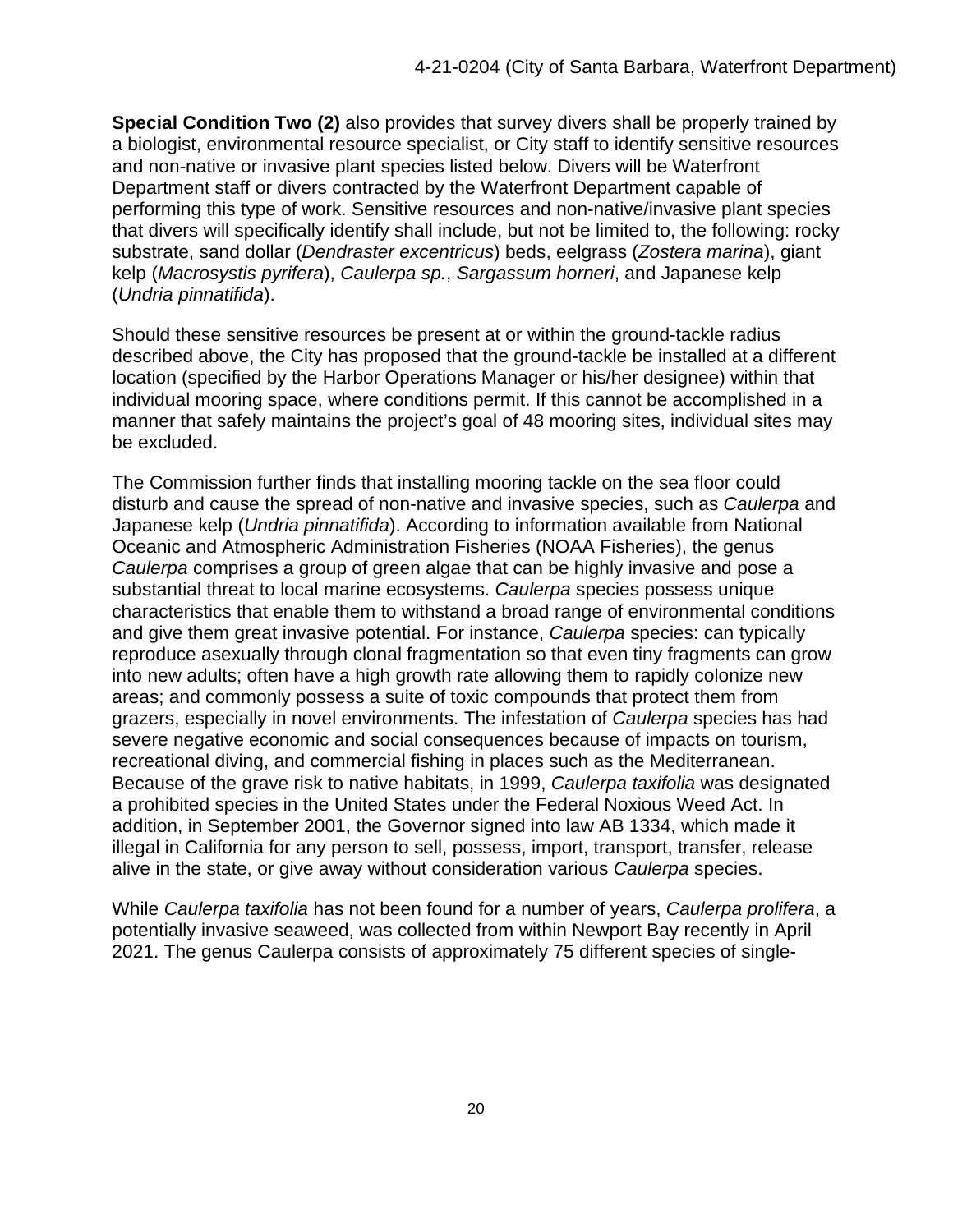celled aquatic organisms that can grow rapidly and have the potential to adversely impact native marine habitats along the west coast.<sup>[1](#page-20-0)</sup>

In response to the threat *Caulerpa* species poses to California's marine environment, the Southern Caulerpa Action Team, SCCAT, was established to respond quickly and effectively to the discovery of *Caulerpa* infestations in Southern California. The group consists of representatives from several State, federal, local, and private entities. The goal of SCCAT is to completely eradicate all *Caulerpa* infestations.

If any species of *Caulerpa* or Japanese kelp is present, any project that disturbs the bottom could cause its spread by dispersing viable tissue fragments. To assure that the proposed project does not cause the dispersal of *Caulerpa* and other non-native species, **Special Condition Two (2)** requires surveys of mooring sites for the presence of any species of *Caulerpa* and Japanese kelp. If Caulerpa or Japanese kelp is present in the project area, no work may commence and the applicants shall seek an amendment or a new permit to address impacts related to the presence of the *Caulerpa*, unless the Executive Director determines that no amendment or new permit is required.

The proposed installation of mooring equipment will occur over and in the water. Construction of any kind adjacent to or in coastal waters has the potential to impact marine resources and water-oriented recreation activities due to the potential generation of debris and/or presence of equipment, materials and hazardous substances that could enter the water. To ensure that construction related adverse effects to the marine environment and water quality are minimized, **Special Condition Three (3)** requires the applicant to implement best management practices, including storage of construction materials, staging of equipment, and proper disposal of debris, including dilapidated boats and old mooring and anchoring equipment found in the project area. The condition also requires the inclusion of these construction related practices in the permit agreement between users of the mooring area and the City.

Mooring and anchoring of boats in the project area creates potential sources of pollutants such as chemicals, petroleum, and cleaning agents in coastal waters. Additionally, leaks or illegal sewage dumping in coastal waters from moored and anchored boats could impact water quality and biological resources in the project area. One of the express purposes of the subject mooring/anchoring program is to establish regulations over the existing anchoring areas to reduce pollution. In addition, to reduce the threat of pollution in coastal waters, the City Waterfront Department has five pump out stations and two porta-potty dump stations available in the harbor for proper disposal of sewage. According to City staff, there are 1,133 vessels in the harbor and seven pump out stations. The rule of thumb for pump out stations is one per 300 boats.

<span id="page-20-0"></span><sup>1</sup> Sources: Aquatic Invasive Species on the West Coast: Caulerpa Taxifolia | NOAA Fisheries; Caulerpa, Aquatice Invasive Species, Lodi Fish & Wildlife Office (fws.gov)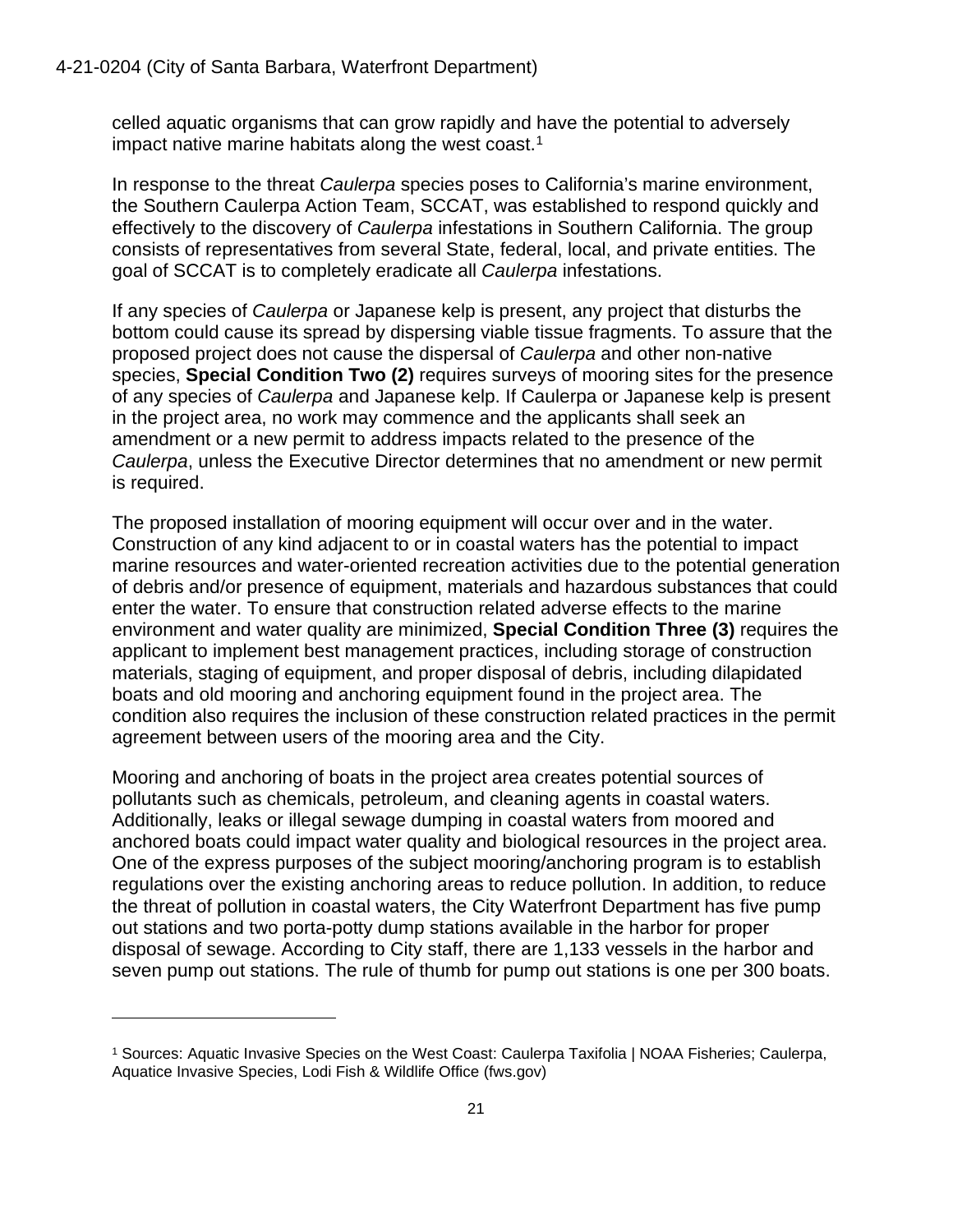As such, the seven pumpout stations available in the harbor adequately serve all existing vessels, including the 48 mooring spaces offshore of east beach.

Additionally, there are hull out, maintenance, cleaning areas, and waste receptacles established in the harbor that users of the mooring and anchoring areas may use to avoid maintenance and cleaning in the water. To ensure that adverse impacts to water quality are avoided, **Special Condition Four (4)** requires the applicant to educate all users of the mooring and anchoring areas on measures to avoid impacts to water quality from boat maintenance and cleaning, disposal of solid and liquid wastes, and sewage pumpout. The City shall include these best management practices in the permit agreement between users of the mooring area and the Waterfront Department and educate the public on these measures.

According to the water quality monitoring reports submitted as part of this application, all results were under the concentration limit set by the California Ocean Plan and based on the post-project sampling results from 2007 to 2015. There are no trends to suggest the mooring/anchoring program is increasing any levels of pollutants of concern (including, but not limited to, bacteria, heavy metals, petroleum hydrocarbons, trash and debris, and nutrients) or causing an adverse impact on chemical or bacterial water quality characteristics.

To assess any water quality impacts that may occur due to the continuation of the mooring/anchoring program, and to ensure that adverse impacts to water quality are avoided, **Special Condition Five (5)** requires the City to continue to conduct water quality monitoring of the anchoring and mooring areas and submit annual reports containing data and analytical assessment of data in comparison to any applicable water quality standards, as well as any corrective actions that have been taken. The annual reports shall be submitted to the Executive Director of the Commission and the Central Coast Regional Water Quality Control Board by December 31st, each year for a minimum period of five (5) years from the date of Commission action. If monitoring results indicate that applicable water quality standards are not being met, then the applicant shall investigate the cause or source of the water quality exceedance(s) and provide a report of this information to the Executive Director. The Executive Director will determine, based on this report and all other information available, whether the exceedance(s) was (were) caused by activities or incidents under the authority of the mooring/anchoring program. If this determination is made, the applicant shall take corrective actions to remedy the water quality exceedance(s), to be approved by the Executive Director. If these correction actions constitute development under Section 30106 of the Coastal Act, an amendment to this permit shall be required unless the Executive Director determines no such amendment is required.

In addition, if any annual water quality monitoring report indicates that an increase in any levels of pollutants of concern has occurred including, but not limited to, bacteria, heavy metals, petroleum hydrocarbons, trash and debris, and nutrients or that any adverse impact to water quality has occurred as a result of the project (as measured by comparison to baseline data from water quality monitoring conducted in 2006-2015),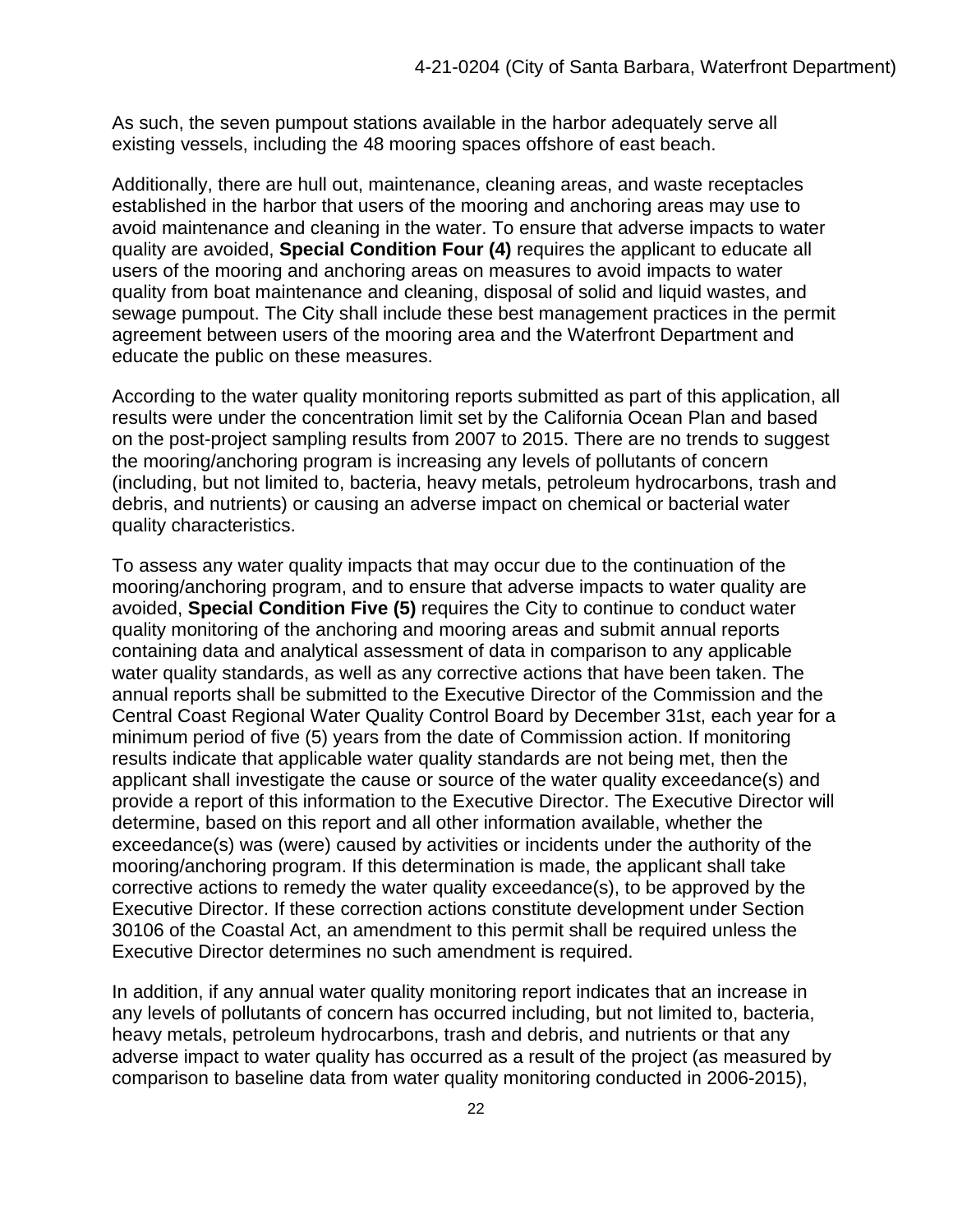then the monitoring/reporting period shall be extended beyond the first five years of the project. Additional annual reports shall continue to be submitted to the Executive Director of the Commission and to the Central Coast Regional Water Quality Control Board for the entire 10-year term of this permit authorization. Further, **Special Condition One (1)** limits the term of the permit to ten (10) years so that the Commission will be able to assess the success and potential impacts of the project prior to further continuation of the program.

The southern portions of the mooring and anchoring areas are located in waters under the jurisdiction of the City of Santa Barbara, and the northern portions of the mooring and anchoring areas are under the jurisdiction of the California State Lands Commission. The City is also consulting with the Army Corps of Engineers. To ensure that the applicant obtains all other necessary regulatory approvals, **Special Condition Seven (7)** requires that by acceptance of this permit, the applicant agrees to obtain all other necessary State or Federal permits that may be necessary for all aspects of the proposed project (including the California State Lands Commission, Regional Water Quality Control Board, and the U.S. Army Corps of Engineers). The entire project area is under the retained jurisdiction of the Coastal Commission with respect to the implementation of the Coastal Act.

Therefore, the Commission finds that the proposed project, as conditioned, is consistent with Sections 30230, 30231, 30232, and 30233 of the Coastal Act.

### <span id="page-22-0"></span>**C. Recreational Boating, Visitor-Serving Uses, Visual Resources and Public Access**

Coastal Act Section 30210 states that:

In carrying out the requirement of Section 4 of Article X of the California Constitution, maximum access, which shall be conspicuously posted, and recreational opportunities shall be provided for all the people consistent with public safety needs and the need to protect public rights, rights of private property owners, and natural resource areas from overuse.

Coastal Act Section 30212.5 states:

Wherever appropriate and feasible, public facilities, including parking areas or facilities, shall be distributed throughout an area so as to mitigate against the impacts, social and otherwise, of overcrowding or overuse by the public of any single area.

Coastal Act Section 30213 states:

Lower cost visitor and recreational facilities shall be protected, encouraged, and, where feasible, provided. Developments providing public recreational opportunities are preferred.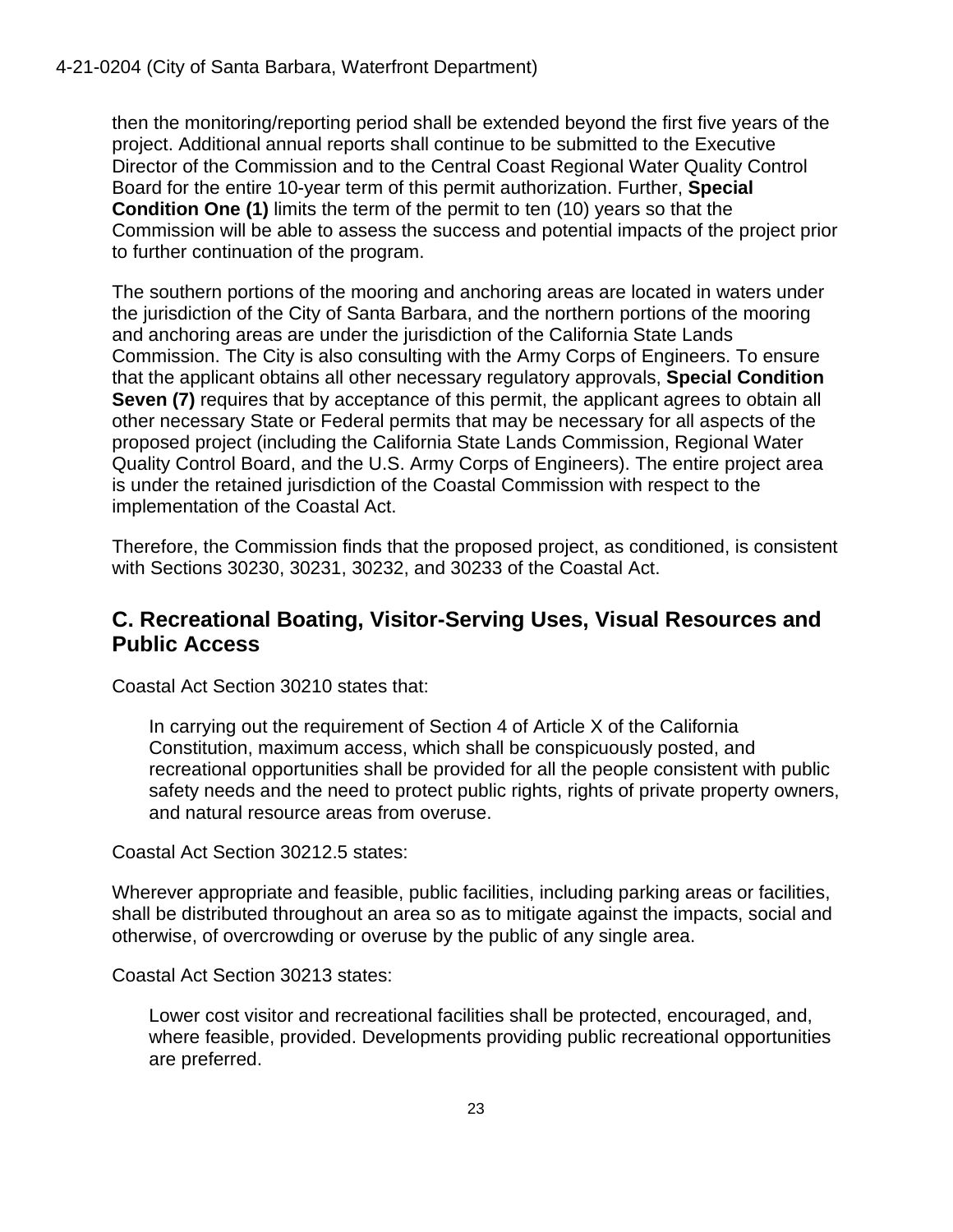Section 30220 of the Coastal Act states:

Coastal areas suited for water-oriented recreational activities that cannot readily be provided at inland water areas shall be protected for such use.

Section 30224 of the Coastal Act states:

Increased recreational boating uses of coastal waters shall be encouraged, in accordance with this division, by developing dry storage areas, increasing public launch facilities, providing additional berthing space in existing harbors, limiting non-water-dependent land uses that congest access corridors and preclude boating support facilities, providing harbors of refuge, and by providing for new boating facilities in natural harbors, new protected water areas, and in areas dredged from dry land.

Section 30234 of the Coastal Act states:

Facilities serving the commercial fishing and recreational boating industries shall be protected and, where feasible, upgraded. Existing commercial fishing and recreational boating harbor space shall not be reduced unless the demand for those facilities no longer exists or adequate substitute space has been provided. Proposed recreational boating facilities shall, where feasible, be designed and located in such a fashion as not to interfere with the needs of the commercial fishing industry.

Section 30251 of the Coastal Act states:

The scenic and visual qualities of coastal areas shall be considered and protected as a resource of public importance. Permitted development shall be sited and designed to protect views to and along the ocean and scenic coastal areas, to minimize the alteration of natural land forms, to be visually compatible with the character of surrounding areas, and, where feasible, to restore and enhance visual quality in visually degraded areas. New development in highly scenic areas such as those designated in the California Coastline Preservation and Recreation Plan prepared by the Department of Parks and Recreation and by local government shall be subordinate to the character of its setting.

Section 30210 of the Coastal Act states that maximum access and recreational opportunities shall be provided for all the people consistent with public safety needs and protection of natural resources from overuse. Section 30212.5 of the Coastal Act further states that public facilities shall be distributed to mitigate against impacts or overuse of any single area. Section 30213 of the Coastal Act further states that lower cost visitor and recreational facilities shall be protected, encouraged, and, where feasible, provided. Sections 30220, 30224, and 30234 of the Coastal Act mandate that coastal areas suited for water-oriented recreational facilities shall be protected, recreational boating uses of coastal waters shall be encouraged, and facilities serving commercial fishing and recreational boating industries shall be protected and, where feasible, upgraded.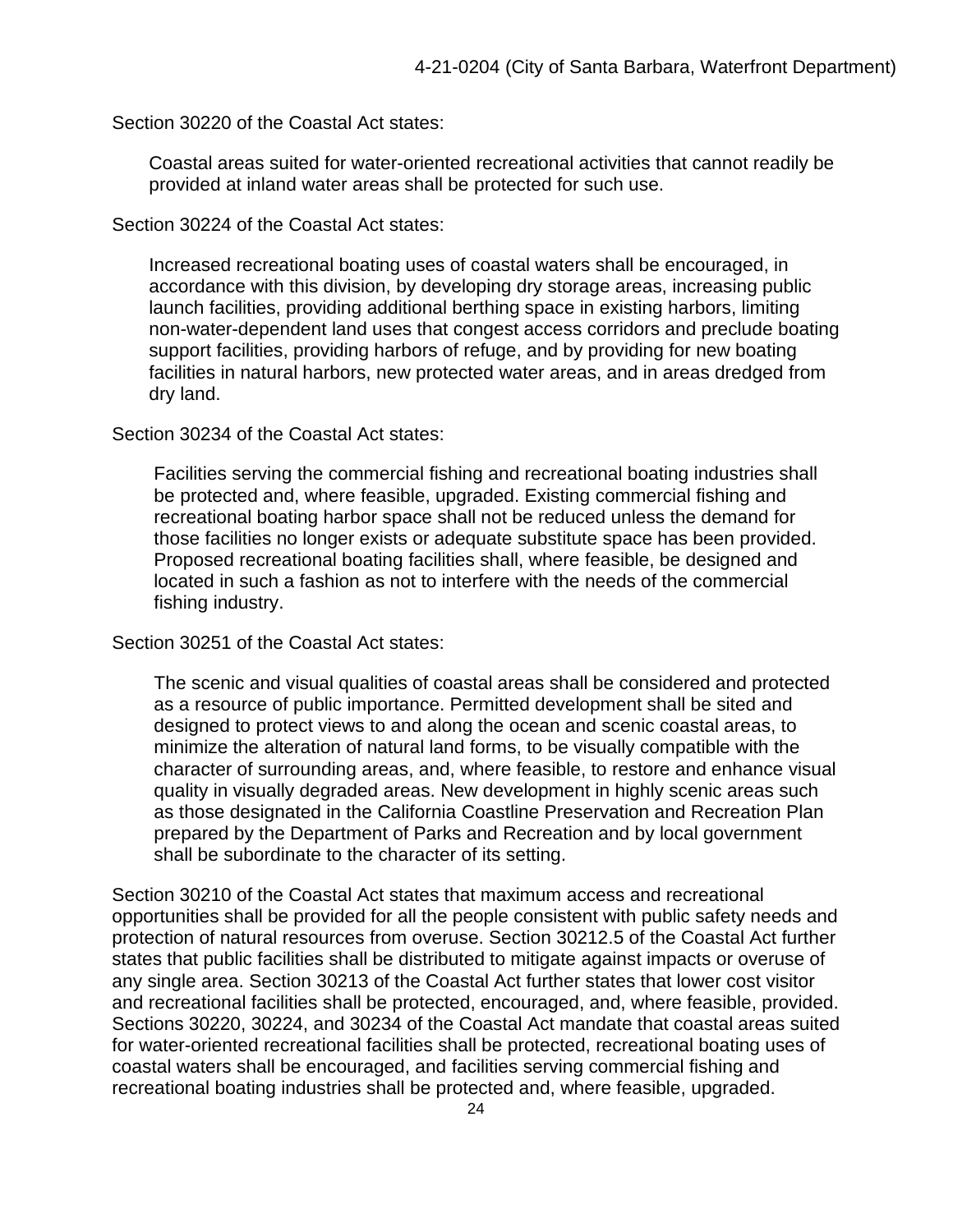#### 4-21-0204 (City of Santa Barbara, Waterfront Department)

The Santa Barbara Harbor is an important small boat harbor serving the south coast of Santa Barbara County, as well as areas further south. The harbor is the home base of the local commercial fishing fleet and the U.S. Coast Guard and provides excellent recreational boating opportunities for the public. In addition to providing permanent slips for recreational and commercial vessels, the harbor provides 40 to 100 visitor slips. Prior to the commencement of a regulated mooring program, the area east of the harbor and Stearns Wharf was traditionally used for mooring or anchoring vessels in an "open roadstead." Aside from seasonal restrictions on anchoring within a half mile of Stearns Wharf during the winter and within 300 feet of the Wharf during summer, vessels mooring and anchoring offshore of East Beach were not subject to any other City ordinances, fees, or permitting prior to the program.

The proposed mooring/anchoring program is intended to maintain the orderliness of the existing anchoring and mooring area and to reduce the potential for moored vessels to sink, run aground on East Beach, or hit Stearns Wharf during southeasterly winds and seas encountered in Santa Barbara each winter. The Program has established a 350 acre area that can permanently accommodate up to 48 moorings used by vessels of various sizes. The mooring permits are offered by the City to the public through a lottery process, with preference given to vessels that have been moored or anchored in the area in the last few years. Mooring permittees are responsible for the purchase and installation of moorings, plus annual ground-tackle inspections and maintenance. Anticipated costs include approximately \$2,000 for the purchase of new mooring tackle, plus \$1,000 annually to inspect and repair mooring equipment. In addition, the City charges a \$100 to \$150 per year permit fee to cover program administration. The Program indicates minimum ground-tackle specifications for the boats and does not allow severely derelict boats to moor. Those vessels not permanently moored in the proposed mooring area will be able to either occupy permanent or visitor slips in the harbor for a fee or anchor in the seasonal anchoring area adjacent to Stearns Wharf (summer only) or the year-round anchoring area east of the mooring area for free. The City has ordinances for the seasonal and year round anchoring areas limiting the use of the areas by severely derelict and/or abandoned vessels.

Under the mooring/anchoring program, visitors unable to find room in the harbor or not wishing to pay the harbor's daily use fees will be able to anchor in the summer anchoring area adjacent to Stearns Wharf and the year-round anchoring area east of the mooring area. The summer anchoring area, which can handle up to 45 boats, is the most convenient place for visitors to anchor due to its proximity to harbor facilities. Given the visitor resources provided in the harbor and free anchoring opportunities that will be provided outside the harbor, the Commission finds that the project is unlikely to severely impact lower cost visitor resources in the area.

The Commission further finds that the mooring program will not adversely impact visual resources of the area. Continuation of a regulated mooring area will not significantly change views of the ocean in the area as boats are already moored/anchored in the project area and did so prior to the Program. Additionally, the project involves clear zones in the mooring area that safely allow recreational and commercial vessels to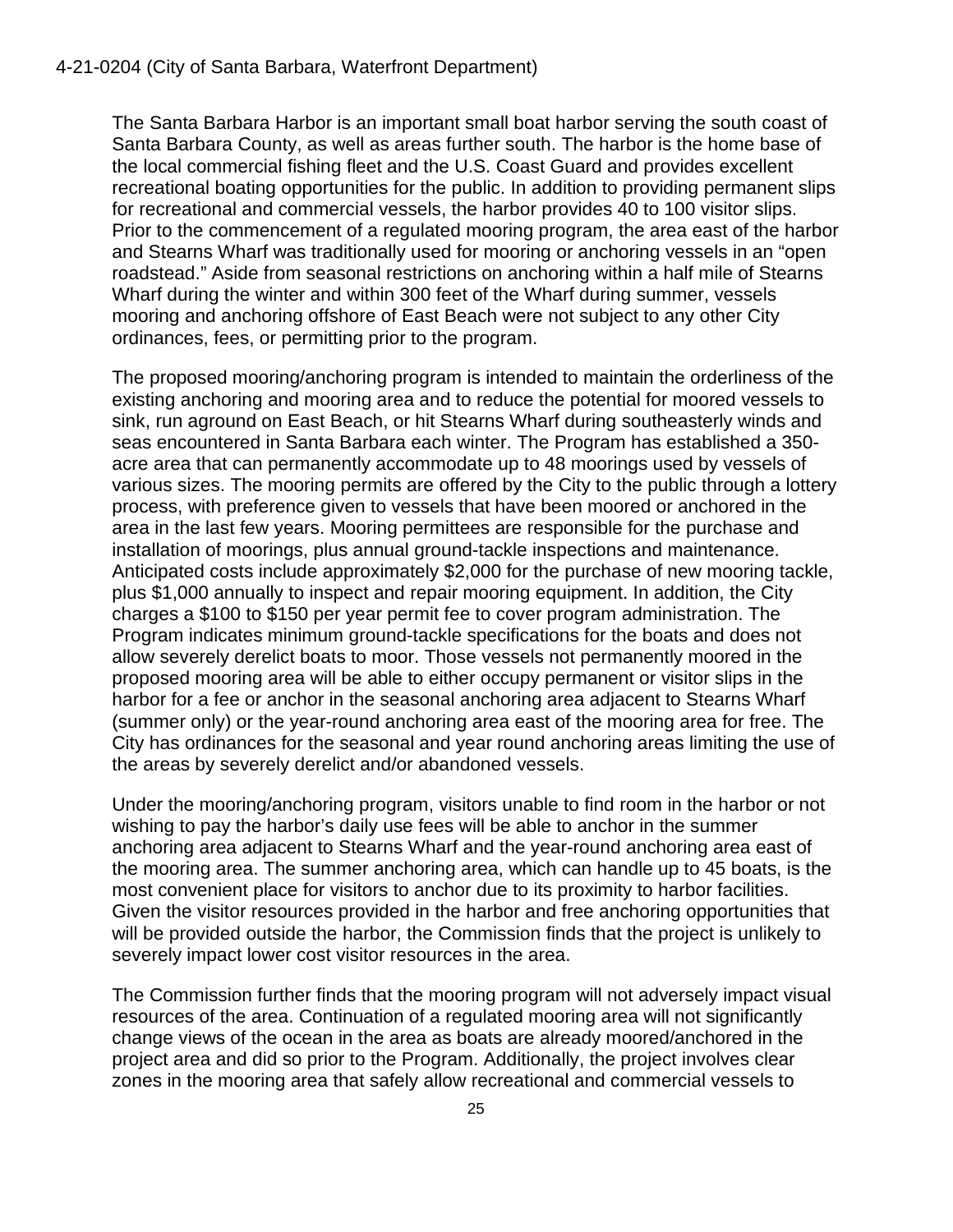move freely through the mooring area. Further, one of the project goals is to reduce the seafloor debris and groundings at East Beach, which are a threat to navigation and recreational and commercial boating and use of East Beach.

Therefore, the project will not diminish recreational and commercial boating recreation in the Santa Barbara area. The Commission, therefore, finds that the proposed project, as conditioned, is consistent with Sections 30210, 30212.5, 30213, 30220, 30234, and 30251 of the Coastal Act.

### <span id="page-25-0"></span>**D. Hazards**

Section 30253 of the Coastal Act states, in pertinent part, that new development shall:

- (a) Minimize risks to life and property in areas of high geologic, flood, and fire hazard.
- (b) Assure stability and structural integrity, and neither create nor contribute significantly to erosion, instability, or destruction of the site or surrounding area or in any way require the construction of protective devices that would substantially alter natural landforms along bluffs and cliffs.

Section 30253 of the Coastal Act mandates that new development minimize risks to life and property in areas of high geologic, flood, and fire hazards. The proposed project is located downcoast of Santa Barbara Harbor and Stearn's Wharf in an area partially shielded from strong wave activity; however, winter storm conditions can generate waves in the project area that may cause damage to boats and equipment in the mooring and anchoring areas. Prior to the mooring program, the City had significant problems with boats anchored and moored offshore of East Beach washing ashore. One of the express purposes of the proposed project is to reduce the groundings of these vessels by 1) requiring all boats moored or vessels be operable and requiring inspections of mooring equipment; 2) implementing specifications for mooring equipment, and 3) establishing a system of accountability in the mooring area (permittees would have to register and adhere to the conditions of their permit agreements).

Despite these measures, no project is wholly without risks. Due to the fact that the proposed project is located in an area subject to an extraordinary potential for damage or destruction from natural hazards, including tidal action and storm waves, those risks remain substantial here. If the applicant nevertheless chooses to proceed with the project, the Commission requires the applicant to assume liability from these associated risks. Therefore, **Special Condition Six (6)** requires that the applicant acknowledges the nature of the tidal and/or storm wave hazards that exist on the site and that may affect the safety of the proposed project and that the applicant waives any future claims of liability against the Commission for damage from such hazards. In this way, the applicant is notified that the Commission is not liable for damage as a result of approving the permit for development.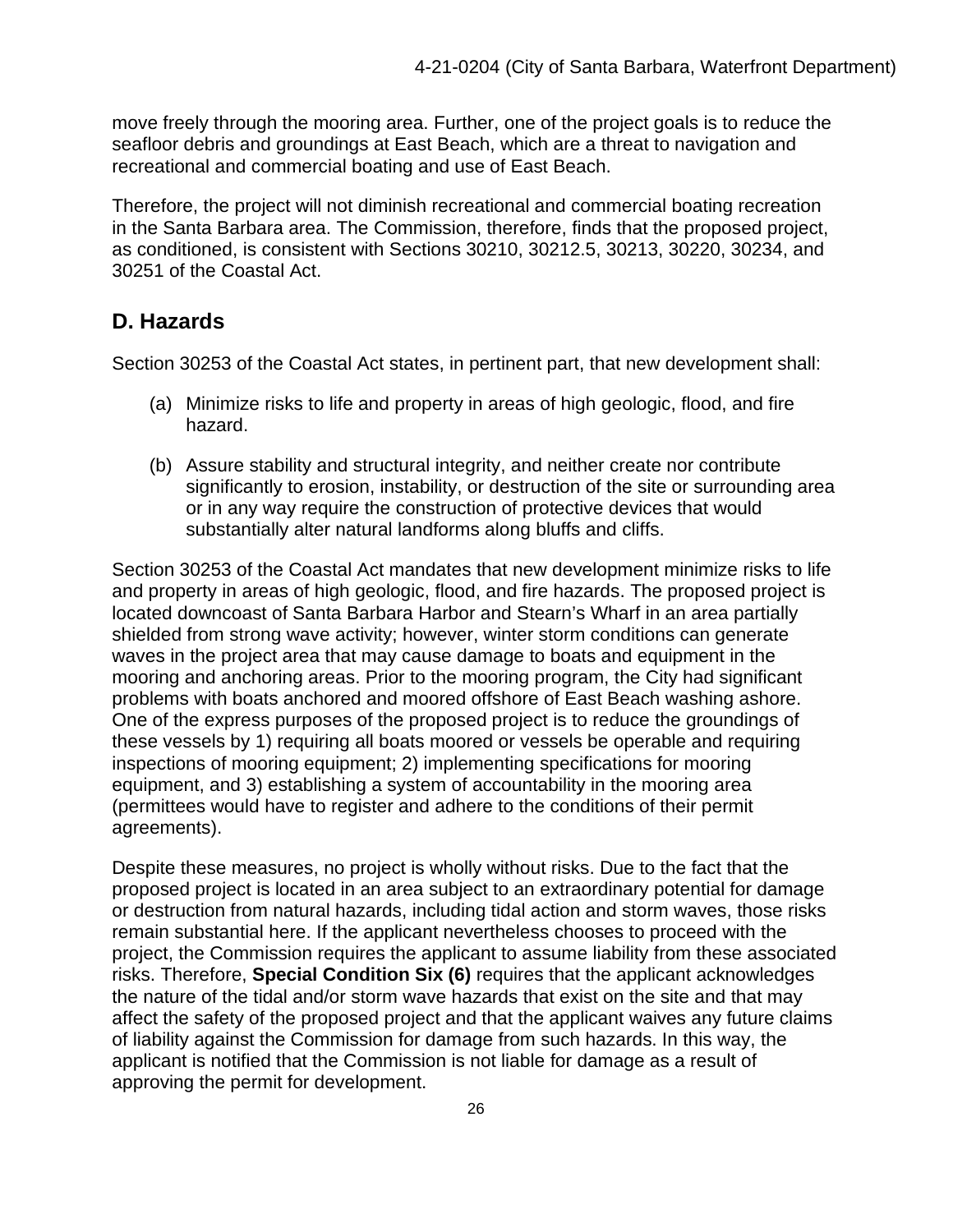For the reasons set forth above, the Commission finds that, as conditioned, the proposed project is consistent with Section 30253 of the Coastal Act.

### <span id="page-26-0"></span>**E. California Environmental Quality Act**

Section 13096 of the Commission's administrative regulations requires Commission approval of coastal development permit applications to be supported by a finding showing the application, as modified by any conditions of approval, to be consistent with any applicable requirements of the California Environmental Quality Act ("CEQA"). Section 21080.5(d)(2)(A) of CEQA prohibits approval of a proposed development if there are feasible alternatives or feasible mitigation measures available that would substantially lessen any significant impacts that the activity may have on the environment.

The Commission incorporates its findings on Coastal Act consistency at this point as if set forth in full. These findings address and respond to any public comments regarding potential significant adverse environmental effects of the project that were received prior to preparation of the staff report. As discussed in detail above, the proposed project, as conditioned, is consistent with the policies of the Coastal Act. Feasible mitigation measures, which will minimize all adverse environmental effects, have been required as special conditions. **Special Conditions One (1) through Seven (7)** are required to assure the project's consistency with Section 13096 of Title 14 of the California Code of Regulations. As conditioned, there are no feasible alternatives or feasible mitigation measures available, beyond those required, which would substantially lessen any significant adverse impacts that the activity may have on the environment. Therefore, the Commission finds that the proposed project, as conditioned to mitigate the identified impacts, can be found to be consistent with the requirements of the Coastal Act to conform to CEQA.